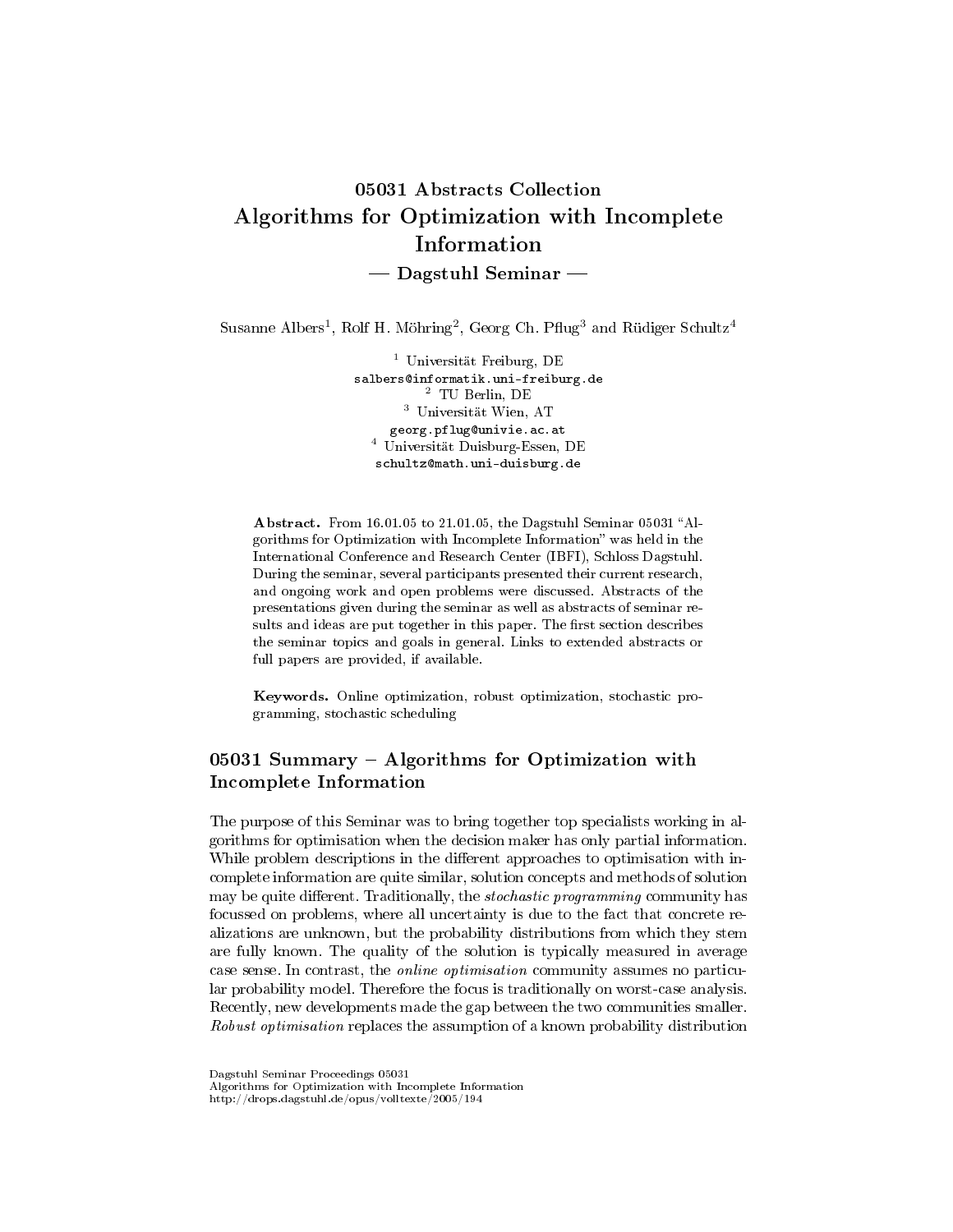by an assumption about the range of possible values. Stochastic scheduling incorporates ideas of the competitiveness of algorithms with stochastic models for the demands. The typical assumption in stochastic programming that decisions do not influence the underlying probability distribution can usually no longer be maintained in stochastic scheduling.

To facilitate familiarizing of the different communities with each others ways of thinking, basic concepts, and basic research questions the seminar was started by four one-hour overview talks. These were delivered by Jiri Sgall (Online optimisation), Andrzej Ruszczynski (Stochastic Programming), Garud Iyengar (Robust Optimisation), and Marc Uetz (Stochastic Scheduling).

The regular program consisted of 38 thirty minutes talks, which could be classied into the following subgroups: Robust and minimax optimisation (Sim, Dupacova); Two- and multistage stochastic optimisation (Hochreiter, Dye, Sen, Stougie, Tomasgard); Assessing quality of solution (Morton, Rambau); Approximation (Higle, Swamy, van der Vlerk); Algorithmic approaches using game theory and nonlinear programming (Lorenz, Steinbach, Kleywegt, Bastin, Norkin); Applications in Communications and Robotics (Erlebach, Fekete, Epstein, Richter); Dynamic stochastic optimisation (Weiss, Philpott, Nino-Mora); Average case competitive analysis (Fujiwara, Vredefeld); Competitiveness Analysis (van Stee, Schäfer, Ebenlendr, Zhang, Skutella); Risk issues (Dentcheva, Eichhorn); Stochastic online scheduling (Megow, Schulz, Krumke); Probabilistic criteria (Henrion, Hoogeveen).<br>To assess the

To assess the results of this seminar, on Thursday afternoon an open discussion was held about dierent views and perceptions on optimisation with incomplete information. The results of this discussion can be summarized as follows:

What the communities have in common is:

- The desire for optimality.
- $-$  The desire for more efficient algorithms, i.e. better/faster results.
- The fact that solutions, which require clairvoyance are not implementable.
- The necessity of comparing the non-clairvoyant solution to the ideal clairvoyant solution by either taking differences (value of perfect information) or ratios (competitive ratio).
- The distinction between individual solutions and solution rules (policies).
- The necessity of approximation.
- The interest in complexity issues.

What distinguishes the communities is:

- The way uncertainty is modelled (from sets of possible values via probability distributions to families of probability distributions).
- The frequency of decision making (once in a while versus online).
- The objective (to look for worst cases, average cases, include risks, chance constraints etc.).
- The class of problems (general as multistage LP, QP, MIP or specialised as scheduling, packing, sequencing).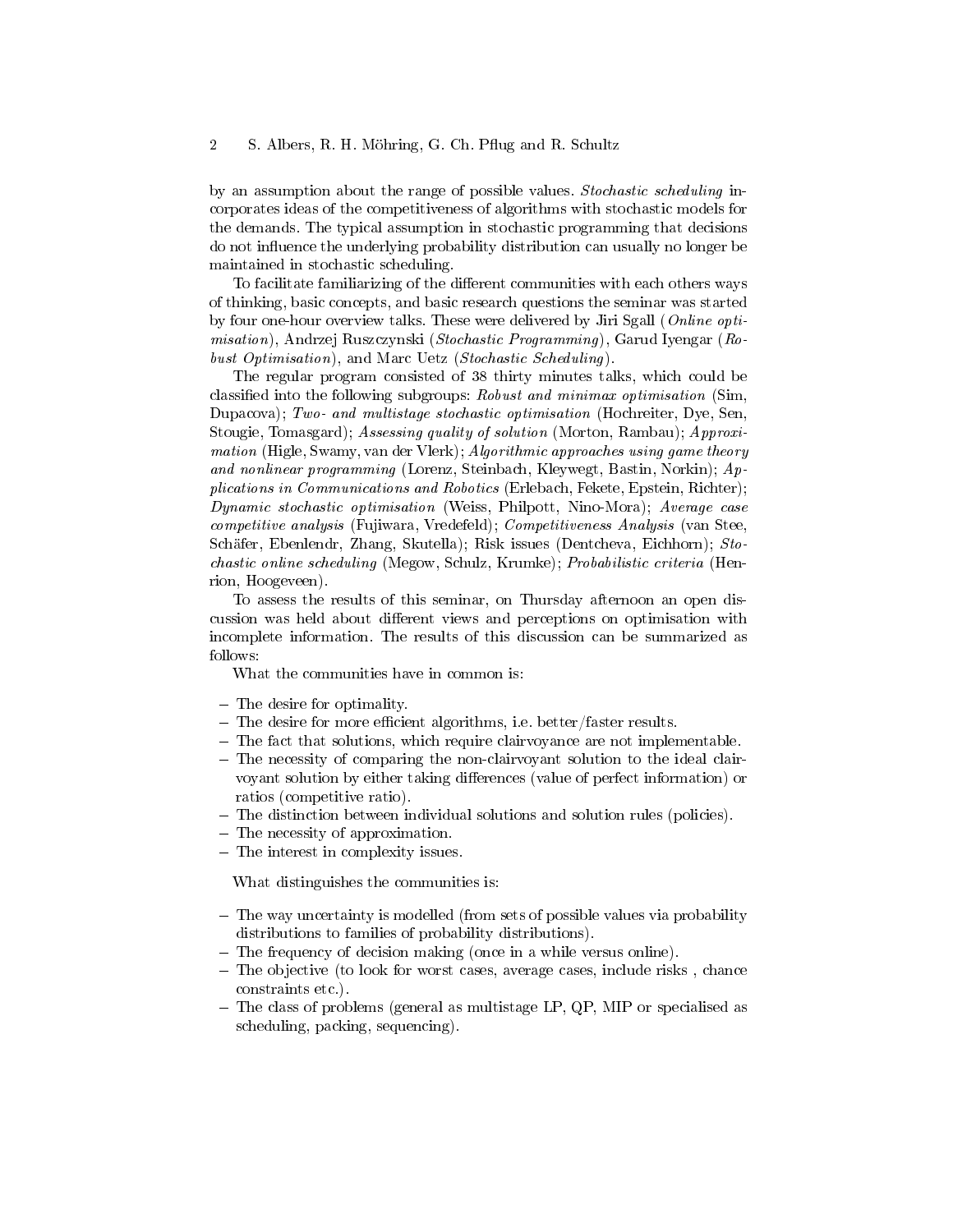- The way information is revealed (fixed observation times versus uncertainty about when and if ever information will be available).
- The view on risk.

Some participants brought up their individual views on the topic. It was felt that the advantage of probabilistic modelling lies in the sound concept of probability, developed over centuries, and the clear way of how to obtain and process information (samples). On the other hand, the assumption that a probability model is governing the data process is not always fulfilled, or information is so poor that range sets is all we have. Also, in long term models it is unrealistic to assume that probability distributions do not change over time. Adaptive algorithms in the broad sense are a way to circumvent this difficulty.

This inspired a discussion about bridges and possible collaboration between the communities. As already existing bridges were cited: *Minimax and robust ap*proaches, stochastic competitiveness analysis, certain stochastic dynamic models, complexity studies in stochastic optimisation. The need for more real world data and problems was expressed as well as the unanimous wish to study special problem classes which were presented at this seminar in more detail.

Joint work of: S. Albers (Universität Freiburg, DE), R. H. Möhring (TU Berlin, DE), G. Ch. Pug (Universität Wien, AT), R. Schultz (Universität Duisburg-Essen, DE)

Extended Abstract: <http://drops.dagstuhl.de/opus/volltexte/2005/113>

# An adaptive trust-region approach for nonlinear stochastic optimisation with an application in discrete choice theory

Fabian Bastin (Cerfacs - Toulouse, F)

We consider stochastic nonlinear programs, restricting ourself to differentiable, but possibly non-convex, problems. The non-convexity leads us to consider nonlinear approaches, designed to find second-order critical solutions. We focus here on the use of trust-region approaches when solving a sample average approximation, and adapt the technique to only use sub-samples when possible, adjusting the sample size at each iteration. We show that under reasonable assumptions, we solve the original SAA problem. We also consider an extension to the estimation of mixed logit models, that are popular in discrete choice theory when the population heterogeneity is taken into account. We present numerical experimentations underlining the practical interest of the method. We finally examine some avenues and preliminary experimentations for future research.

Keywords: Nonlinear stochastic programming, Monte-Carlo, mixed logit, discrete choice, trust-region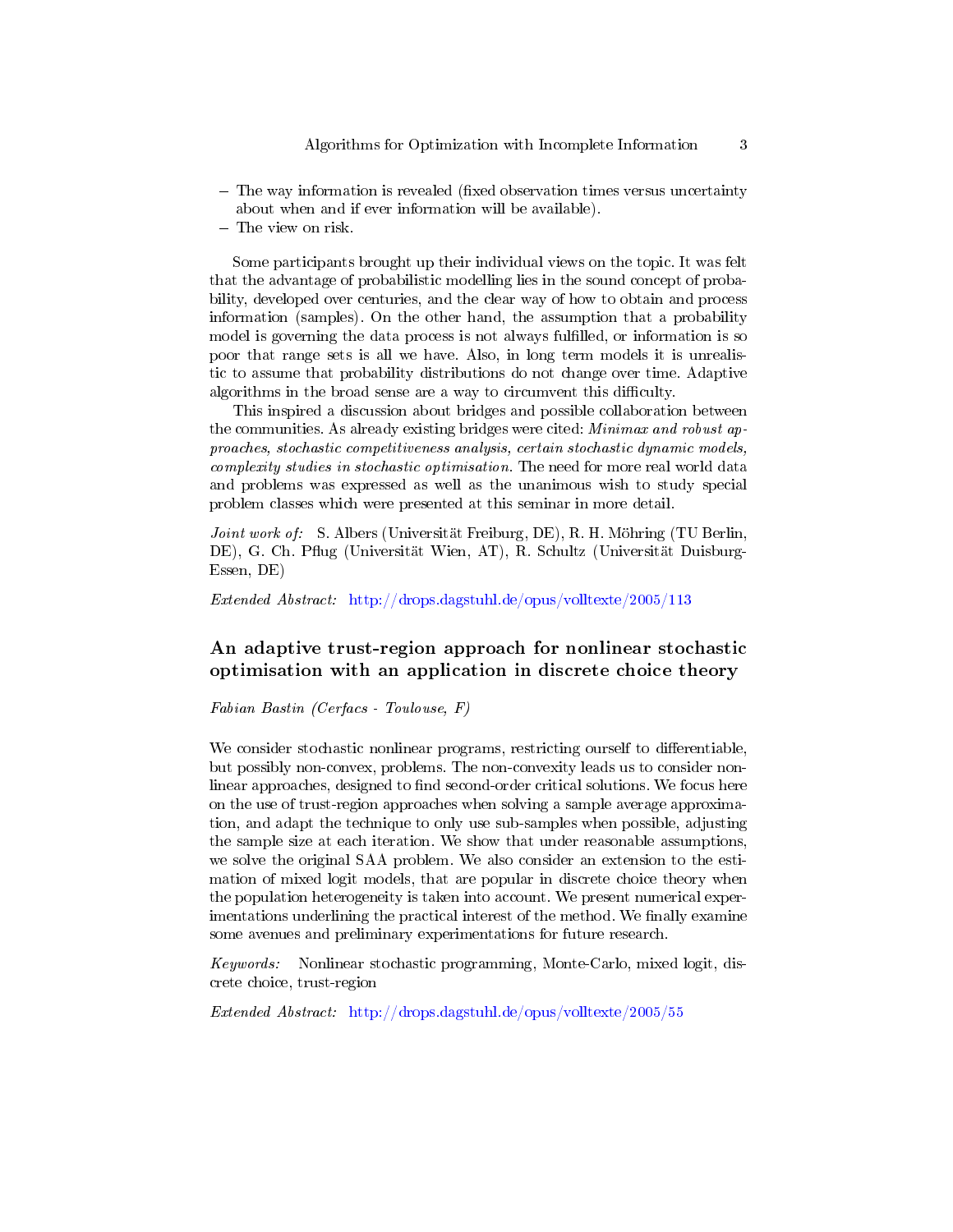4 S. Albers, R. H. Möhring, G. Ch. Pflug and R. Schultz

### Risk Shaping by Stochastic Dominance Constraints

Darinka Dentcheva (Stevens Institute of Technology, USA)

We consider a novel model for decision making under uncertainty and risk. Our main objective is to develop a new theory that would allow to shape the risk associated with random outcomes. We propose a model involving stochastic dominance constraints with respect to random benchmarks. We develop optimality and duality theory for these models. In this talk we present a new form of the conditions which do not use splitting as in our earlier presentations.

The analysis demonstrates that the expected utility model of von Neumann and Morgenstern is dual to the model with stochastic dominance constraints. We also show that second order stochastic dominance constraint may be regarded as a convexification of the first order constraint.

Keywords: Stochastic programming, risk, stochastic dominance, semi-infinite optimization, optimality conditions, duality, utility, convexification

Joint work of: Dentcheva, Darinka; Ruszczynski, Andrzej

# Uncertainties in stochastic programming models: The minimax approach

Jitka Dupacová (Charles University - Prague, CZ)

50 years ago, stochastic programming was introduced to deal with uncertain values of coefficients which were observed in applications of mathematical programming. These uncertainties were modeled as random and the assumption of complete knowledge of the probability distribution of random parameters became a standard. Hence, there is a new type of uncertainty concerning the probability distribution.

Using a hypothetical, ad hoc distribution may lead to bad, costly decisions. Besides of a subsequent output analysis it pays to include the existing, possibly limited information into the model, cf. the minimax approach which will be the main item of this presentation. It applies to cases when the probability distribution is only known to belong to a specified class of probability distributions and one wishes to hedge against the least favorable distribution. The minimax approach has been developed for special types of stochastic programs and special choices of the class of probability distributions and there are recent results aiming at algorithmic solution of minimax problems and on stability properties of minimax solutions.

Keywords: Stochastic programming models, minimax approach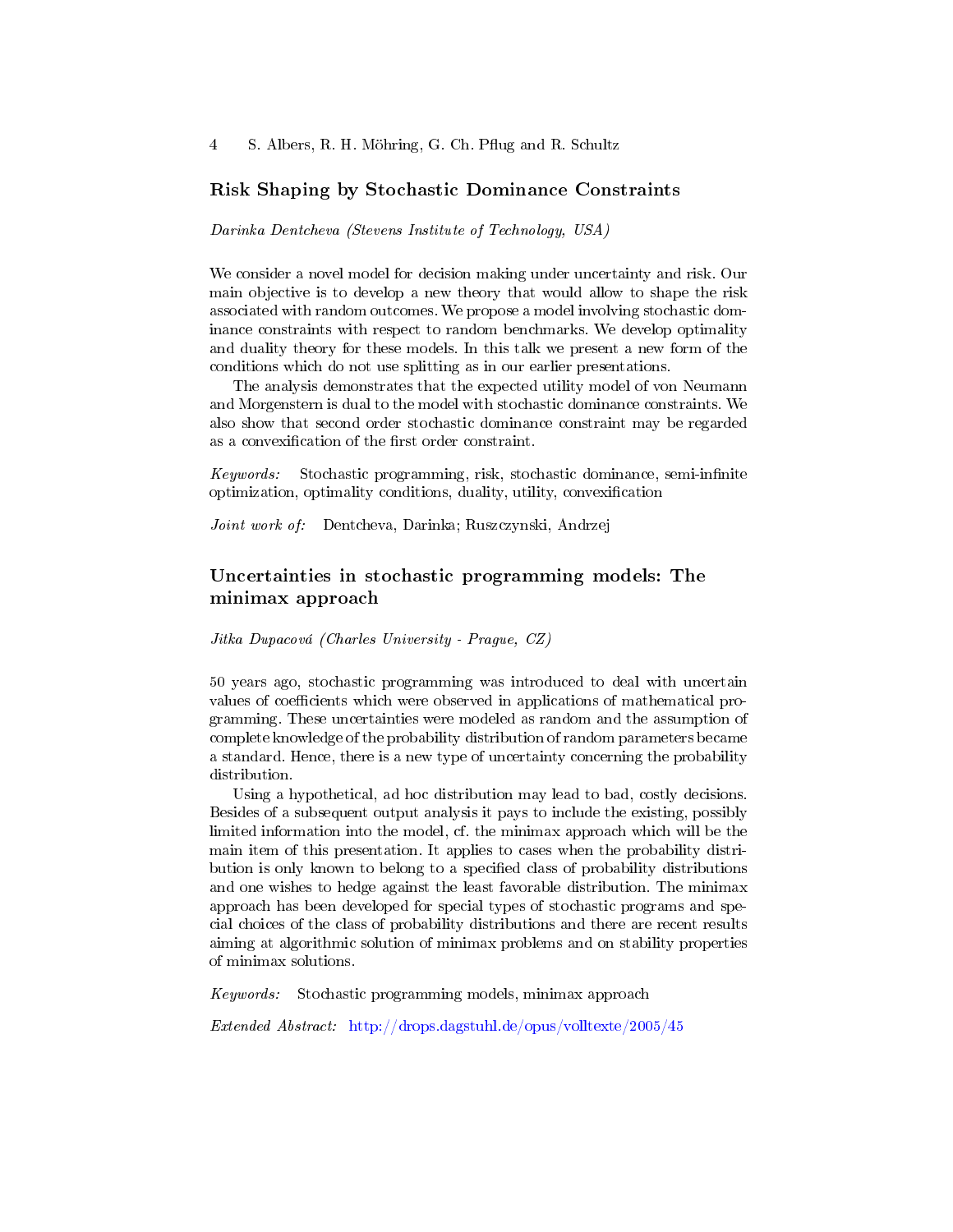### Subtree decomposition for multistage stochastic programs

Shane Dye (University of Canterbury - Christchurch, NZ)

A class of algorithms for solving multistage stochastic recourse problems is described. The scenario tree is decomposed using a covering collection of subtrees. The approach is illustrated with two examples: adapting the diagonal quadratic approximation algorithm and adapting nested Bender's decomposition. The approach leads to a class of methods based on the subtree cover chosen (including the original implementation of the algorithm adapted).

This approach increases flexibility in the size, number and structure of subproblems for multistage stochastic programming decomposition methods.

Keywords: Stochastic programming, scenario tree, decomposition

Extended Abstract: <http://drops.dagstuhl.de/opus/volltexte/2005/56>

#### Optimal and Online Scheduling on Related Machines

Tomas Ebenlendr (Academy of Sciences - Prague, CZ)

We consider the problem of preemptive scheduling on uniformly related machines. We present a semi-online algorithm which, if the optimal makespan is given in advance produces an optimal schedule. Using the standard doubling technique, this yields a 4 competitive deterministic and e 2.71 competitive randomized online algorithms. In addition it matches the performance of previously known algorithms for the offline case, with considerably simpler proof. Finaly we study the performance of greedy heuristics for the same problem.

Keywords: Online, preemption, scheduling

# Polyhedral Risk Measures and Lagrangian Relaxation in Electricity Portfolio Optimization

Andreas Eichhorn (HU Berlin, D)

We present a multistage stochastic programming model for mean-risk optimization of electricity portfolios containing physical components and energy derivative products. Stochasticity enters the model via the uncertain (time-dependent) prices and electricity demand. The objective is to maximize the expected overall revenue and, simultaneously, to minimize a multiperiod risk measure, i.e., a risk measure that takes into account the intermediate time cash values. We compare the effect of different multiperiod risk measures taken from the class of polyhedral risk measures which was suggested in our earlier work.

Furthermore, we discuss how such a mean-risk optimization problem can be solved by dual decomposition techniques (Lagrangian relaxation).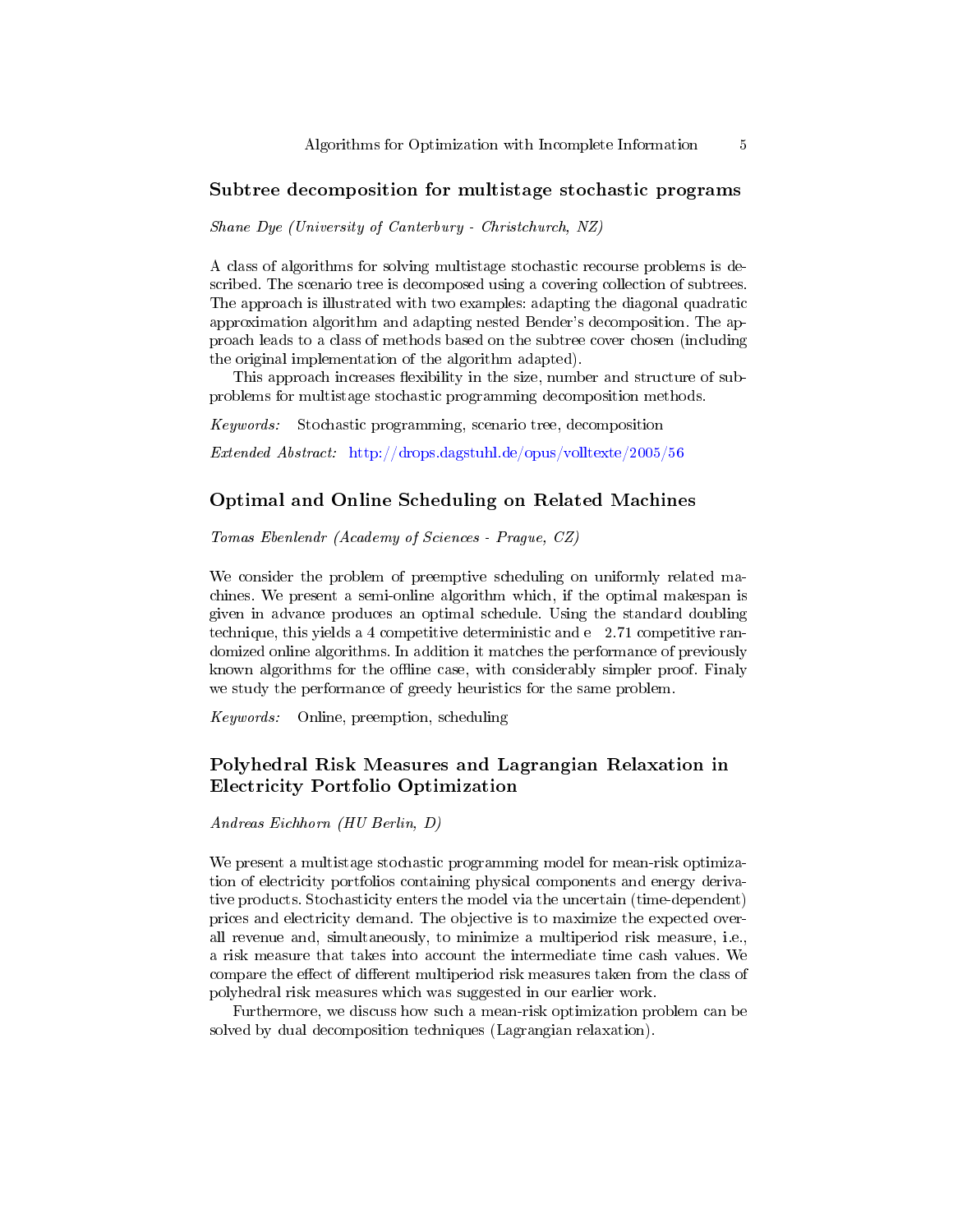6 S. Albers, R. H. Möhring, G. Ch. Pflug and R. Schultz

Keywords: Stochastic programming; mean-risk optimization; risk measure; lagrangian relaxation; electricity

Joint work of: Eichhorn, Andreas; Römisch, Werner; Wegner, Isabel

Extended Abstract: <http://drops.dagstuhl.de/opus/volltexte/2005/57>

### Tracking mobile users

Leah Epstein (The Interdisciplinary Center - Herzliya, IL)

Cellular telephony systems, where locations of a mobile users may be unknown at some times, are becoming more common. Mobile users are roaming in a zone. A user reports its location only if it leaves the zone entirely. We consider cellular zones with n cells and m mobile users roaming among the cells. The location of the users is uncertain and is given by m probability distribution vectors. The Conference Call Search problem (CCS) deals with tracking a set of mobile users, in order to establish a call between all of them. The search is performed in a limited number of rounds, and the goal is to minimize the expected search cost. In the "unit cost model", a single query for a cell outputs a list of users located in that cell. The "bounded bandwidth" model allows a query for a single user per cell in each round. We discuss three types of protocols; oblivious, semi-adaptive and adaptive search protocols. An oblivious search protocol decides on all requests in advance, and stops only when all users are found. A semi-adaptive search protocol decides on all the requests in advance, but it stops searching for a user once it is found. An adaptive search protocol stops searching for a user once it has been found (and its search strategy may depend on the subsets of users that were found in each previous round). We establish the differences between the distinct protocol types and answer some open questions which were posed in previous work on the subject.

Keywords: Mobile users, PTAS

Joint work of: Epstein, Leah; Levin, Asaf

Extended Abstract: <http://drops.dagstuhl.de/opus/volltexte/2005/58>

#### Network Discovery and Verification

Thomas Erlebach (University of Leicester, GB)

Consider the problem of discovering (or verifying) the edges and non-edges of a network, modelled as a connected undirected graph, using a minimum number of queries. A query at a vertex v discovers (or verifies) all edges and non-edges whose endpoints have different distance from v. In the network discovery problem, the edges and non-edges are initially unknown, and the algorithm must select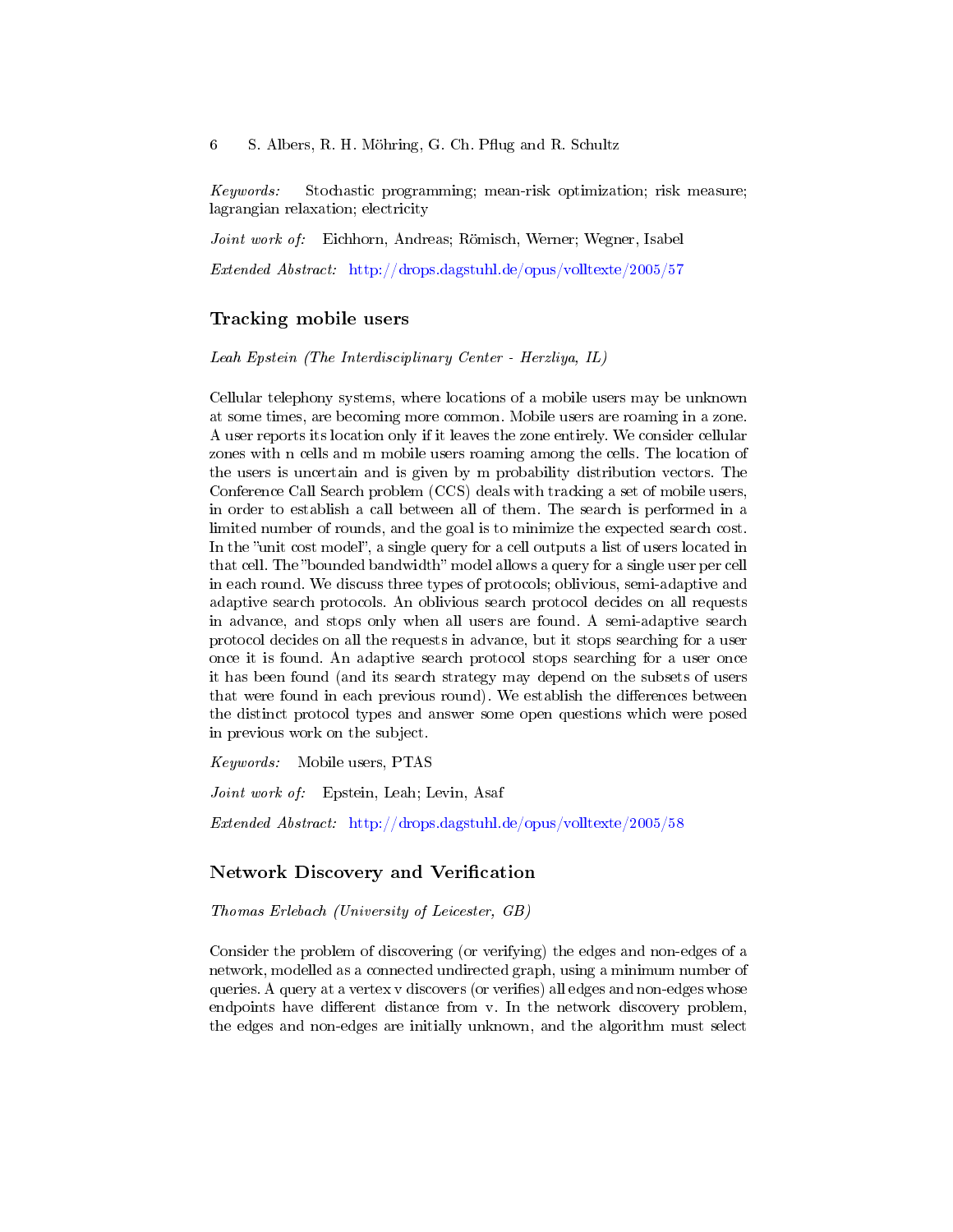the next query based only on the results of previous queries. We study the problem using competitive analysis and give a randomized on-line algorithm with competitive ratio  $O(\sqrt{\frac{m}{\log n}})$  for graphs with n vertices. We also show that no deterministic algorithm can have competitive ratio better than 3. In the network verification problem, the graph is known in advance and the goal is to compute a minimum number of queries that verify all edges and non-edges. This problem has previously been studied as the problem of placing landmarks in graphs or determining the metric dimension of a graph. We show that there is no approximation algorithm for this problem with ratio o(log n) unless  $P=NP$ . Furthermore, we prove that the optimal number of queries for d-dimensional hypercubes is Theta(d/log d).

Keywords: On-line algorithms; set cover; landmarks; metric dimension

Joint work of: Beerliova, Zuzana; Eberhard, Felix; Erlebach, Thomas; Hall, Alexander; Hoffmann, Michael; Mihalak, Matus; Ram, L. Shankar

Extended Abstract: <http://drops.dagstuhl.de/opus/volltexte/2005/59>

# Note on Negative Probabilities and Observable Processes

Ulrich Faigle (Universität Köln, D)

A mathematical framework for observable processes is introduced via the model of systems whose states may be time dependent and described by possibly "negative probabilities". The model generalizes and includes the linearly dependent models or observable operator models for classical discrete stochastic processes. Within this model a general convergence result for finite-dimensional processes, which generalize finite state (hidden) Markov models, is derived. On the philosophical side, the model furthermore offers an explanation for Bell's inequality in quantum mechanics.

Keywords: Negative Probability, Observable Process, Markov Chain, Stochastic Process, Bell's Inequality, HHM, LDP, OOM

Joint work of: Faigle, Ulrich; Schoenhuth, Alexander

Full Paper: <http://drops.dagstuhl.de/opus/volltexte/2005/108>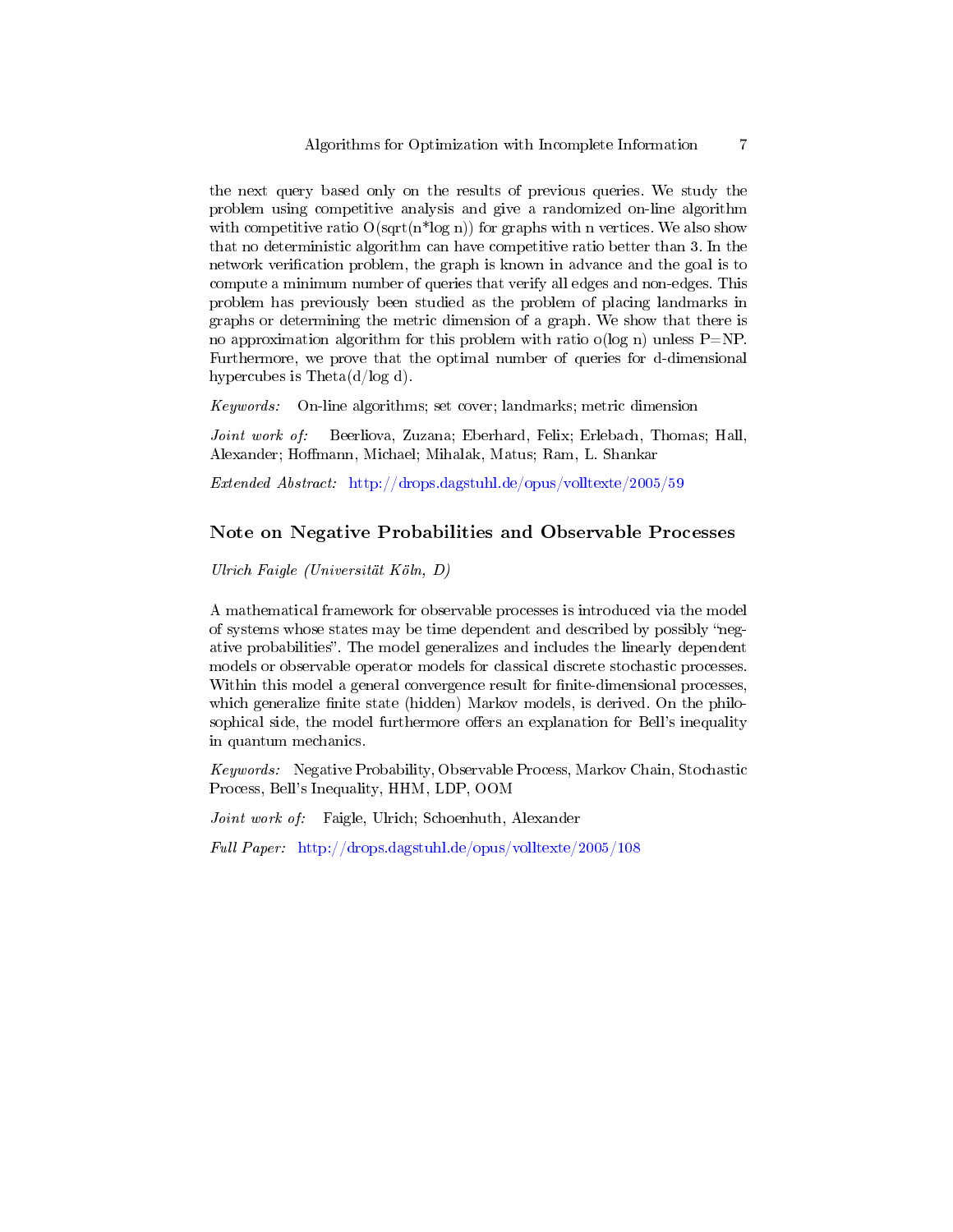#### Searching with an Autonomous Robot

Sándor Fekete (TU Braunschweig, D)

We discuss online strategies for visibility-based searching for an object hidden behind a corner, using Kurt3D, a real autonomous mobile robot. This task is closely related to a number of well-studied problems.

Our robot uses a three-dimensional laser scanner in a stop, scan, plan, go fashion for building a virtual three-dimensional environment.

Besides planning trajectories and avoiding obstacles, Kurt3D is capable of identifying objects like a chair.

We derive a practically useful and asymptotically optimal strategy that guarantees a competitive ratio of 2, which differs remarkably from the well-studied scenario without the need of stopping for surveying the environment. Our strategy is used by Kurt3D, documented in a separate video.

Keywords: Searching, visibility problems, watchman problems, online searching, competitive strategies, autonomous mobile robots, three-dimensional laser scanning, Kurt3D.

Joint work of: Fekete, Sándor; Klein, Rolf; Nüchter, Andreas

Extended Abstract: <http://drops.dagstuhl.de/opus/volltexte/2005/191>

# Average-Case Competitive Analyses for Ski-Rental Problems

Hiroshi Fujiwara (Universität Freiburg, D)

Let s be the ratio of the cost for purchasing skis over the cost for renting them. Then the famous result for the ski-rental problem shows that skiers should buy their skis after renting them  $(s-1)$  times, which gives us an optimal competitive ratio of  $2 - \frac{1}{s}$ . In practice, however, it appears that many skiers buy their skis before this optimal point of time and also many skiers keep renting them forever. In this paper we show that these behaviors of skiers are quite reasonable by using an average-case competitive ratio. For an exponential input distribution  $f(t) = \lambda e^{-\lambda t}$ , optimal strategies are (i) if  $\frac{1}{\lambda} \leq s$ , then skiers should rent their skis forever and (ii) otherwise should purchase them after renting approximately  $s^2\lambda$  (< s) times. Thus average-case competitive analyses give us the result which differs from the worst-case competitive analysis and also differs from the traditional average cost analysis. Other distributions and related problems are also discussed.

Keywords: Online algorithm, competitive analysis

Joint work of: Fujiwara, Hiroshi;Iwama, Kazuo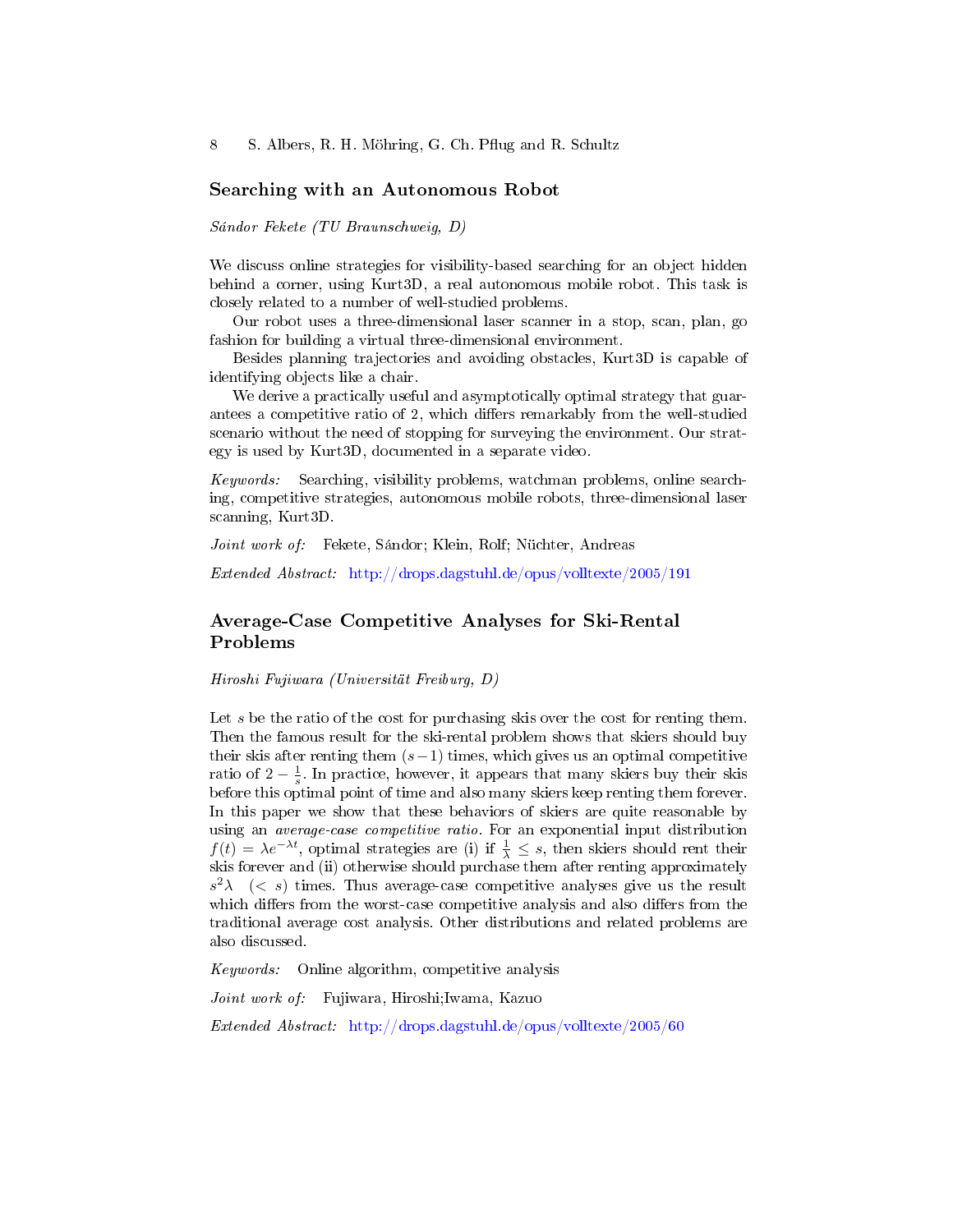# Properties and Calculation of Singular Normal Distributions

René Henrion (Weierstraÿ Institut - Berlin, D)

The need for calculating and characterizing singular normal distributions arises in a natural way when considering chance constraints of the type  $P(Az \leq b(x))$  $>=$  p, where A is a rectangular matrix having more rows than columns, b is some function and z is a random vector having some nondegenerate multivariate normal distribution. Such situation is typical, for instance, in stochastic networks, where a comparatively small random vector may induce a possibly large number of linear inequality constraints.

Passing to the transformed random variable  $q:=Az$ , the constraint can be equivalently rewritten as  $F(b(x))>= p$ , where F is the distribution function of q. In contrast to the original random vector z, the transformed vector q has a singular normal distribution. The talk demonstrates how to get back from here to (a sum of) regular normal distributions under a full rank regularity condition. This allows for an efficient calculation of singular normal distributions and provides a numerical method which outperforms competing procedures in moderate dimensions. Computational results for test examples are provided for the sake of comparison.

In general, if the mentioned regularity condition is violated, then the singular normal distribution function F may even lack continuity.

The talk provides an equivalent criterion for Lipschitz continuity of F and characterizes differentiability and subdifferentiability of F.

Keywords: Singular normal distribution, chance constraints, normal probability of polyhedra

Joint work of: Henrion, René; Szantai, Tamas

Extended Abstract: <http://drops.dagstuhl.de/opus/volltexte/2005/109>

# Solution Validation in Multistage Stochastic Linear Programs

Julie L. Higle (University of Arizona, USA)

In this presentation, we investigate solution validation techniques for multistage stochastic linear programs based on estimates of error bounds.

Different approaches involving manipulations of the nonanticipativity constraints are studied both analytically and computationally.

Keywords: Solution validation, error bounds, stochastic programming

Joint work of: Higle, Julia L.; Zhao, Lei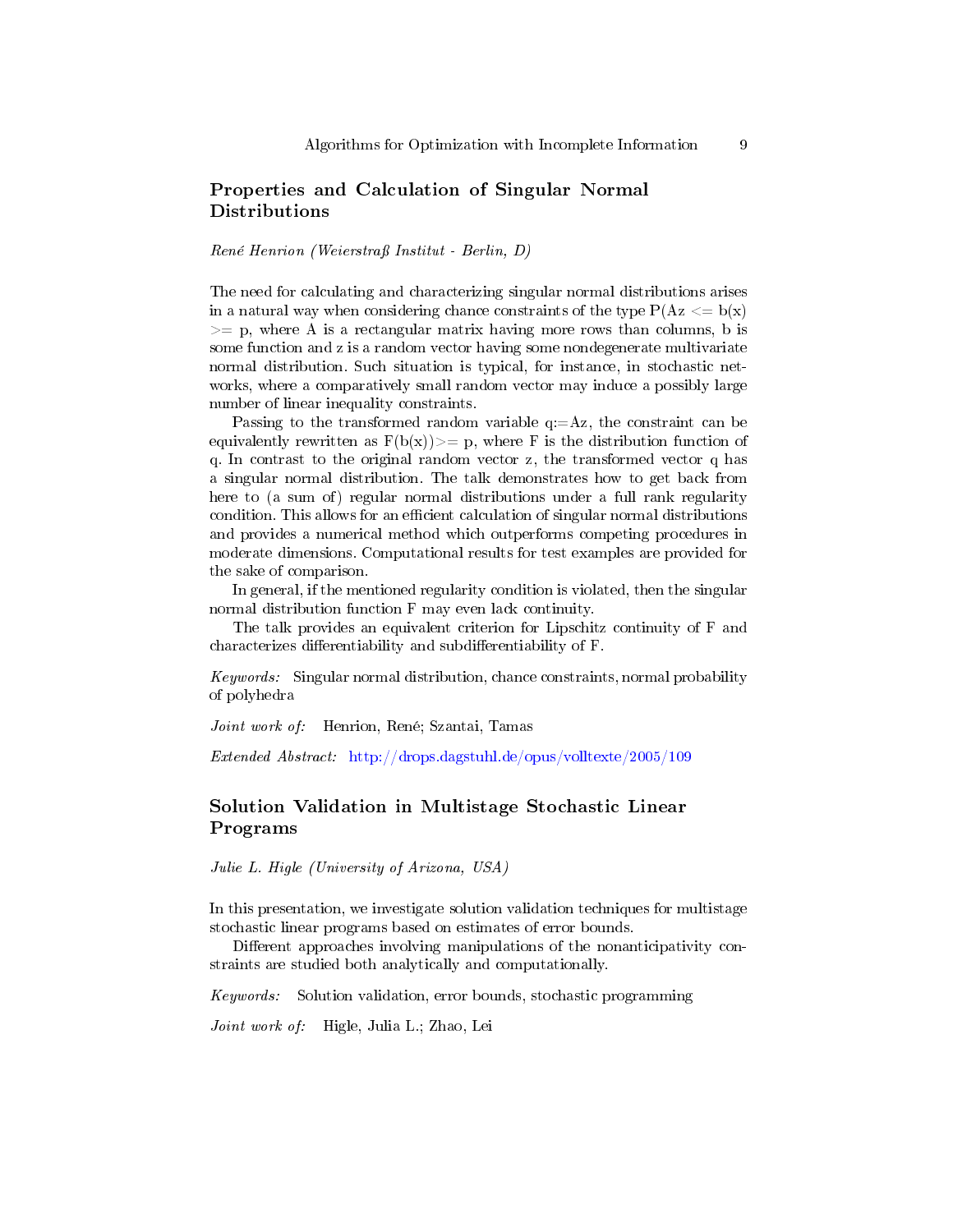# Scenario Optimization for Multi-Stage Stochastic Programming Problems

Ronald Hochreiter (Universität Wien, A)

The field of multi-stage stochastic programming provides a rich modelling framework to tackle a broad range of real-world decision problems. In order to numerically solve such programs - once they get reasonably large - the infinitedimensional optimization problem has to be discretized. The stochastic optimization program generally consists of an optimization model and a stochastic model. In the multi-stage case the stochastic model is most commonly represented as a multi-variate stochastic process. The most common technique to calculate an useable discretization is to generate a scenario tree from the underlying stochastic process. In the first part of the talk we take a look at scenario optimization from the viewpoint of a decision taker, to provide rather non-technical insights into the problem. In the second part of the talk we examplify scenario tree generation by reviewing one specific algorithm based on multi-dimensional facility location applying backward stagewise clustering. An example from the area of financial engineering concludes the talk.

 $Keywords:$  Stochastic programming, scenario generation, facility location, financial engineering

Extended Abstract: <http://drops.dagstuhl.de/opus/volltexte/2005/61>

### Getting rid of stochasticity: applicable sometimes

Han Hoogeveen (Utrecht University, NL)

We consider the single-machine scheduling problem of minimizing the number of late jobs. This problem is well-studied and well-understood in case of deterministic processing times. We consider the problem with stochastic processing times, and we show that for a number of probability distributions the problem can be reformulated as a deterministic problem (and solved by the corresponding algorithm) when we use the concept of minimum success probabilities, which is, that we require that the probability that a job complete on time is `big enough'. We further show that we can extend our approach to the case of machines with stochastic output.

Keywords: Scheduling, sequencing, single machine, number of late jobs, stochastic processing times, minimum success probability, dynamic programming, unreliable machines

Joint work of: Van den Akker, Marjan; Hoogeveen, Han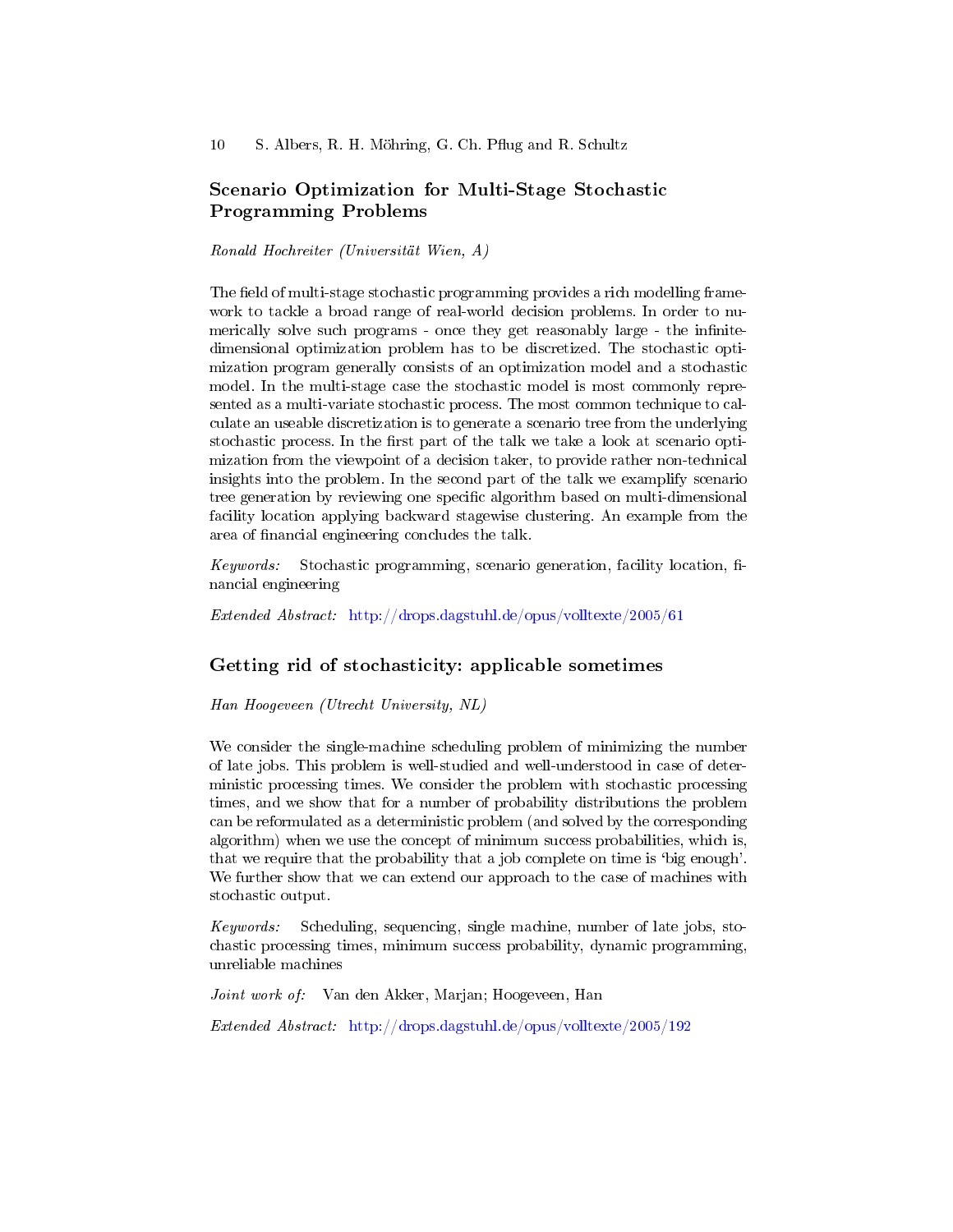### A survey of robust optimization

Garud Iyengar (Columbia University, USA)

In this talk we will review the literature, the main models and applications of robust optimization. The goal is to place robust optimization in context by highlighting the strengths of this formalism and also some of its shortcomings. We will also briefly mention possible research questions and connections to other methods of addressing uncertain optimization.

### A Derivative-Free Algorithm for Stochastic Optimization

Anton J. Kleywegt (Georgia Institute of Technology, USA)

We propose an algorithm for a stochastic optimization problem that does not require derivatives of the expected objective value function  $f(x) := E[F(x, w)]$  or the sample function  $F(x,w)$  to be computed. For a given point x, the algorithm only estimates the expected objective value  $f(x)$ , for example with a sample average approximation. It is required that the expected value function f be smooth, but the sample function F need only be Lipschitz continuous. Such algorithms are appealing when the approximation of the objective function f is not differentiable everywhere, or when the practitioner cannot or does not want to implement the code to compute the derivatives. We also present some numerical results on a set of test problems.

Keywords: Stochastic optimization, derivative free optimization

Joint work of: Kleywegt, Anton J.; Bharadwaj, Vijay

### Probabilistic Competitive Analysis of an Online-Dial-a-Ride Problem

Sven O. Krumke (TU Kaiserslautern, D)

Competitive analysis has become one of the standard methods to evaluate online algorithms: an algorithm is called c-competitive if for all input instances the online algorithm returns a solution of cost at most c-times the optimal offline cost.

Competitive analysis is a worst-case analysis and has often been criticized as being too pessimistic. Often the offline adversary is simply too powerful to allow for meaningful competitiveness results.

We consider the following online-dial-a-ride-problem: a server moves in a tree network and transportation requests become known (released) over time. The goal is to minimize the total distance travelled. For this problem standard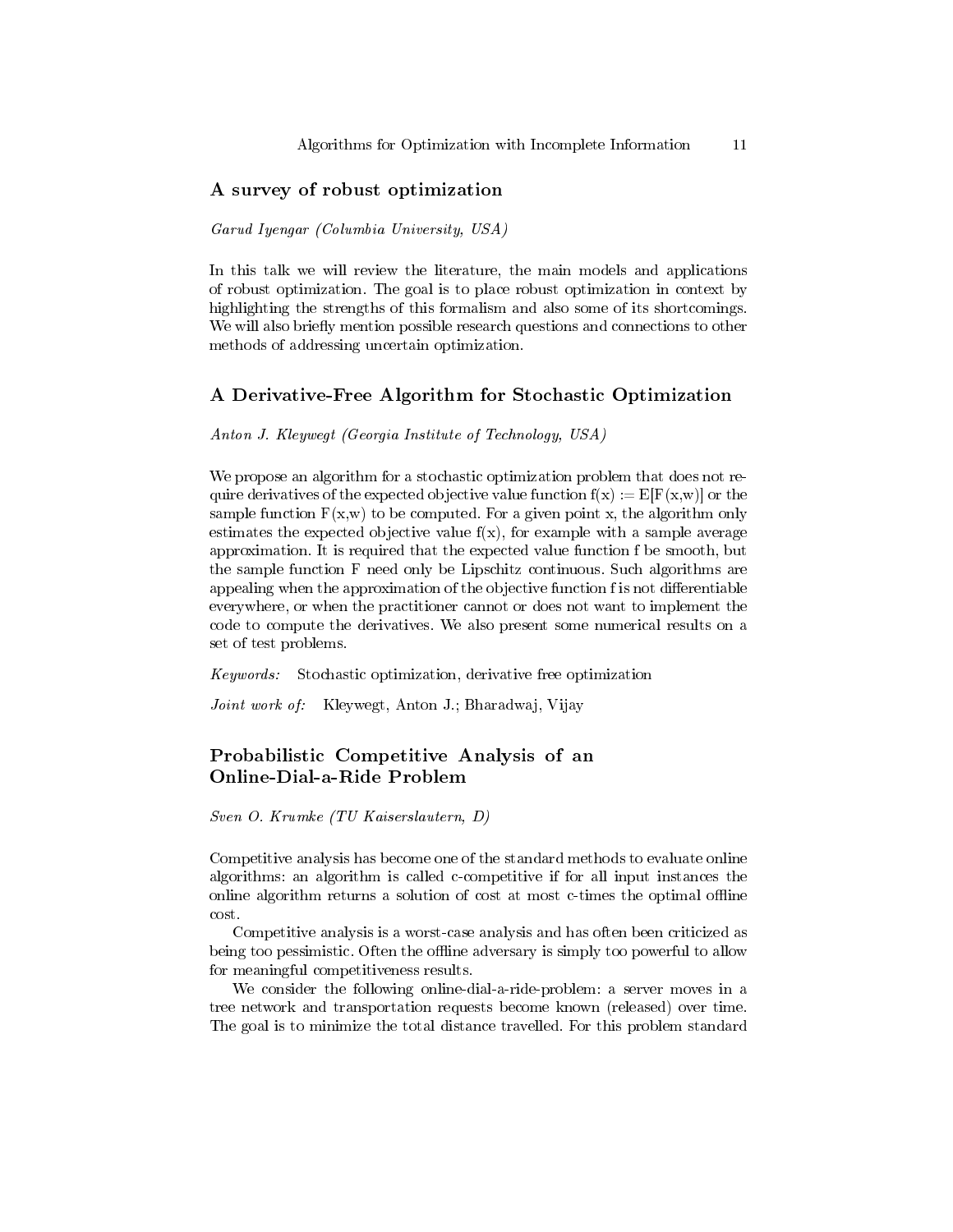#### 12 S. Albers, R. H. Möhring, G. Ch. Pflug and R. Schultz

competitive analysis fails in the respect that we hit the so called triviality-barrier: no algorithm can be competitive at all!

However, if we consider random inputs (generated from a wide class of distributions) we are able to show that a simple and natural online-strategy actually achieves a (probabilistic) competitive ratio of 1.

Keywords: Competitive analysis, probabilistic analysis, average case analysis, triviality barrier

Joint work of: Krumke, Sven O.; Hiller, Benjamin

### Disruption Management and Planning with Uncertainties in Aircraft Planning

Ulf Lorenz (Universität Paderborn, D)

An important insufficiency of modern industrial plans still is their lack of robustness. Disruptions prevent companies from operating as planned before and induce high costs for trouble shooting. The main reason for the severe impact of disruptions stems from the fact that planners do traditionally consider deterministic input data to be available at planning time. In practice, there are often only distributions over the possible input data available.

The Repair Game is a formalization of a planning task, which brings two branches of computer science game tree search and logistic planning optimization with  $OR$  tools  $-$  together. Playing it performs disruption management and generates robust plans with the help of game tree search. Our method significantly outperformed the traditional one by means of simulations.

Keywords: Uncertainty, planning, game playing, aviation application

Joint work of: Ehrhoff, Jan; Grothklags, Sven; Lorenz, Ulf

Extended Abstract: <http://drops.dagstuhl.de/opus/volltexte/2005/62>

#### Models and Algorithms for Stochastic Online Scheduling

Nicole Megow (TU Berlin, D)

We introduce a model for non-preemptive scheduling under uncertainty. In this model, we combine the main characteristics of online and stochastic scheduling in a simple and natural way. Job processing times are assumed to be stochastic, but in contrast to the classical stochastic scheduling models, we assume that jobs arrive online over time, and there is no knowledge about the jobs that will arrive in the future. The model incorporates both, stochastic scheduling and online scheduling as a special case. The particular setting we analyze is parallel machine scheduling, with the objective to minimize the total weighted completion times of jobs. We propose simple, combinatorial online scheduling policies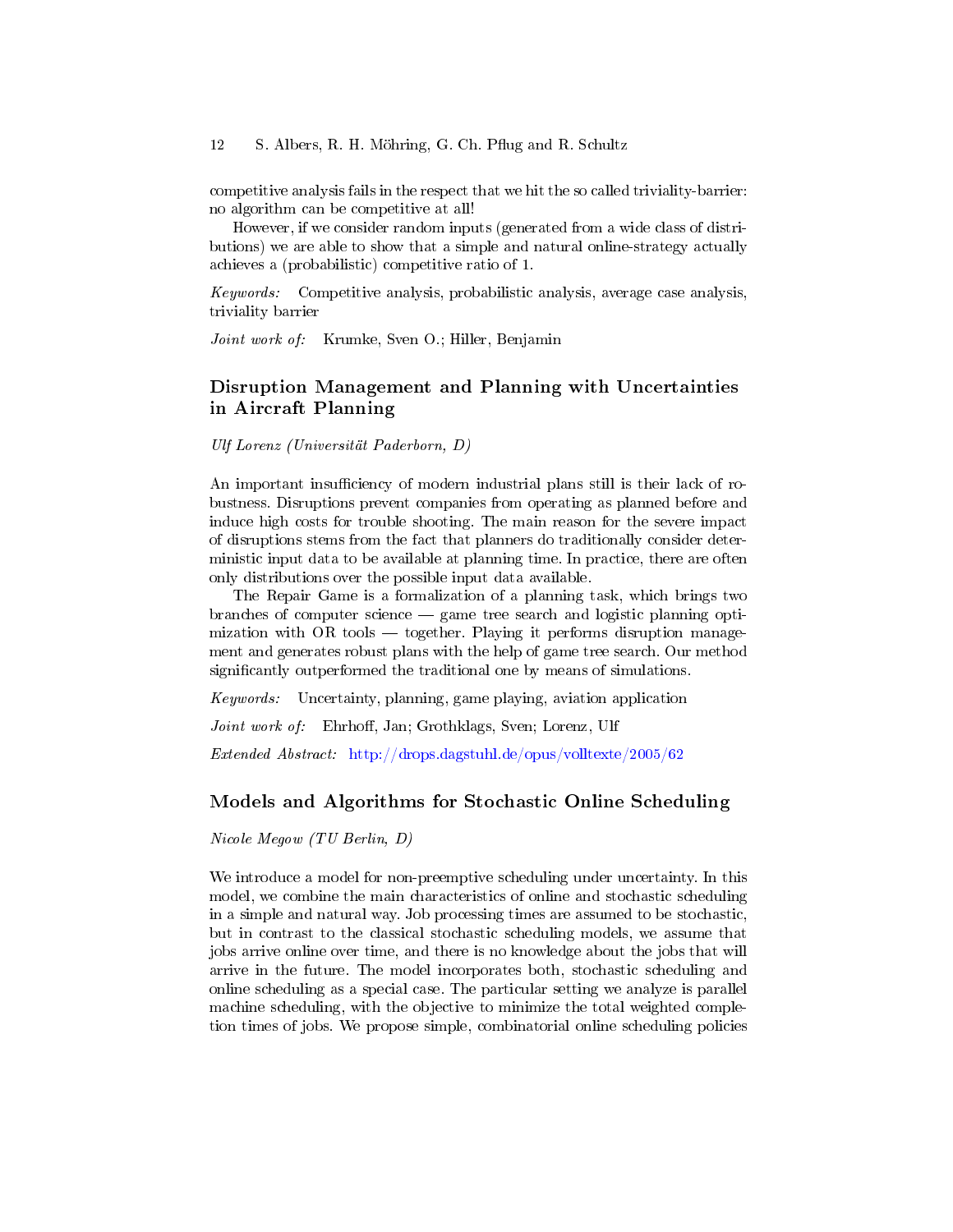for that model, and derive performance guarantees that match the currently best known performance guarantees for stochastic parallel machine scheduling. For processing times that follow NBUE distributions, we improve upon previously best known performance bounds, even though we consider a more general setting.

Keywords: Stochastic scheduling, online optimization, weighted completion time

Joint work of: Megow, Nicole; Uetz, Marc; Vredeveld, Tjark Extended Abstract: <http://drops.dagstuhl.de/opus/volltexte/2005/110>

### Assessing Solution Quality in Stochastic Programs

David P. Morton (University of Texas - Austin, USA)

Assessing whether a solution is of high quality (optimal or near optimal) is a fundamental question in optimization. We develop Monte Carlo sampling-based procedures for assessing solution quality in stochastic programs. Quality is de fined via the optimality gap and our procedures' output is a confidence interval on this gap. We review a multiple-replications procedure and then present a result that justifies a computationally simplified single-replication procedure. Even though the single replication procedure is computationally significantly less demanding, the resulting confidence interval may have low coverage for small sample sizes on some problems. We provide variants of this procedure and provide preliminary guidelines for selecting a candidate solution.

Both are designed to improve the basic procedure's performance.

Keywords: Stochastic programming, Monte Carlo simulation

Joint work of: Morton, David P.; Bayraksan, Guzin

Extended Abstract: <http://drops.dagstuhl.de/opus/volltexte/2005/63>

# Marginal productivity index policies for scheduling restless bandits with switching penalties

José Niño-Mora (Univ. Carlos III de Madrid, E)

We address the problem of designing a tractable, well-grounded policy for the dynamic allocation of effort to a collection of restless bandit projects, i.e. binaryaction (active/passive) Markov decision processes, in which sequence-independent switching penalties (costs or delays) are incurred when switching from one project to another. We deploy the framework of partial conservation laws, introduced by Niño-Mora (2001, 2002), to establish the existence of and calculate a marginal productivity index (MPI), under certain conditions. The MPI, which extends earlier indices proposed by Gittins (1979) and Whittle (1988), yields a corresponding MPI policy, which prescribes to dynamically engage the project with larger index.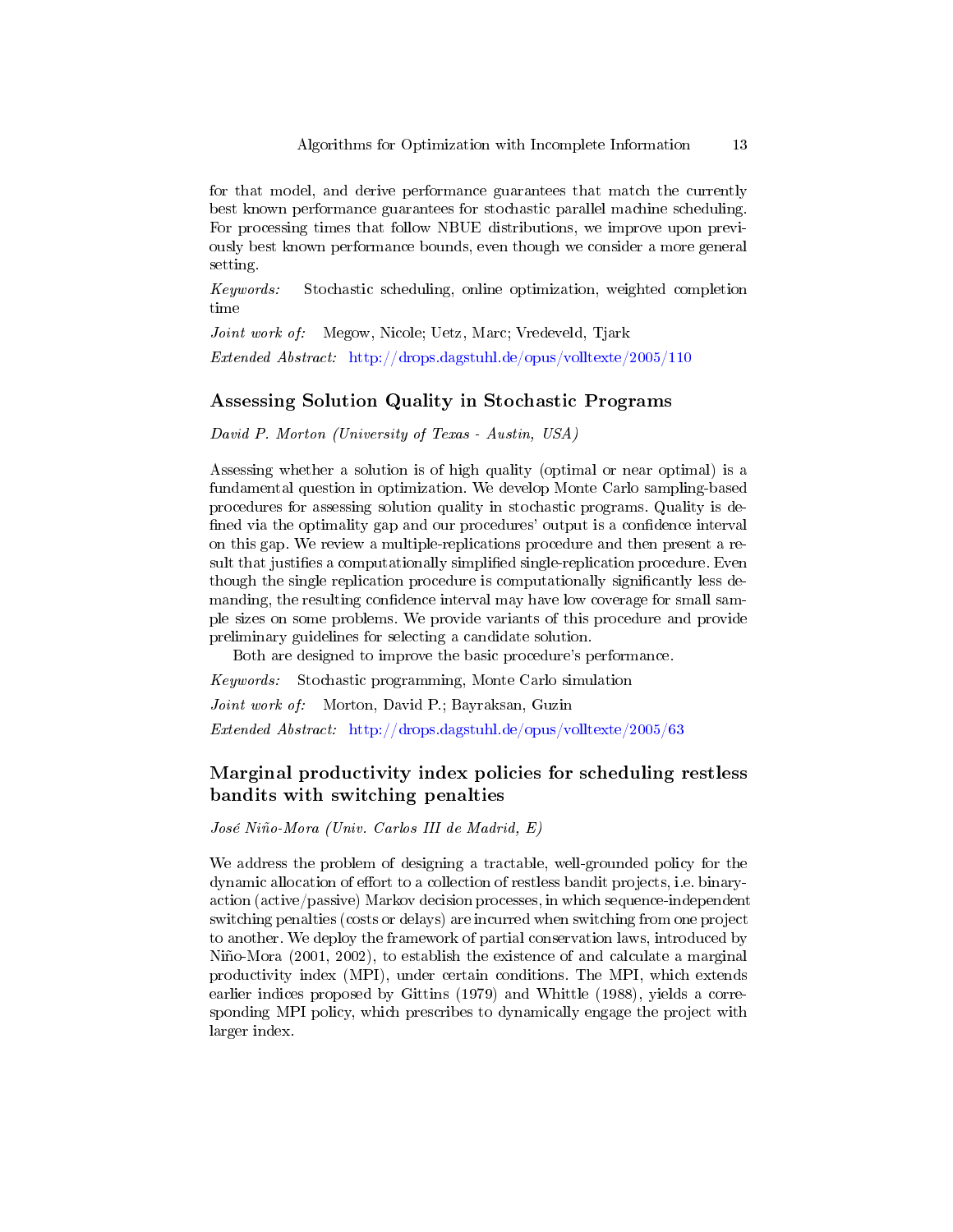Keywords: Stochastic scheduling; restless bandits; index policies; switching penalties

Extended Abstract: <http://drops.dagstuhl.de/opus/volltexte/2005/64>

#### Minorant methods for stochastic global optimization

Vladimir I. Norkin (Ukrainian Acad. of Sciences, RUA)

We develop numerical methods for solution of stochastic global optimization problems:  $\min[F(x) = E f(x, x)] | x \in X$  and  $\min[F(x) = P f(x, x)] | x \in X$ , where x is a finite dimensional decision vector with possible values in the set X,  $\epsilon \emptyset$  is a random variable,  $f(x)$  is a nonlinear function of variable x, E and P denote mathematical expectation and probability signs respectively.

These methods are based on the concept of stochastic tangent minorant, which is a random function  $(x, y, y)$  of two variables x and y with expected value  $(x, y) = E(x, y)$ , satisfying conditions: (i)  $(x, x) = F(x)$ , (ii)  $(x, y)F(x)$  for all x,y. Tangent minorant is a source of information on a function global behavior. We develop a calculus of (stochastic) tangent minorants.

We develop a stochastic analogue of Pijavskiąŕs global optimization method and a branch and bound method with stochastic minorant bounds.

Applications to optimal facility location and network reliability optimization are discussed

Keywords: Stochastic global optimization, stochastic tangent minorant, branch and bound method

Joint work of: Norkin, Vladimir; Onischenko, Boris

Extended Abstract: <http://drops.dagstuhl.de/opus/volltexte/2005/211>

### Rowing to Barbados

Andy Philpott (Univ. of Auckland, NZ)

In October 2003, sixteen boats set off from La Gomera in the Canary Islands headed for Barbados 4800 km distant. Each boat was manned by two oarsmen who were competing in the Transatlantic Challenge, an ocean rowing endurance event. This paper describes an optimization model developed for route planning in this event. It was used successfully by the Holiday Shoppe team to win the race in world record time. We describe the tool, its history, and the way it was used in the race.

Keywords: Ocean rowing, weather routing, dynamic programming, isochrones

Joint work of: Philpott, Andy; Leyland, Geoff

Full Paper: <http://drops.dagstuhl.de/opus/volltexte/2005/65>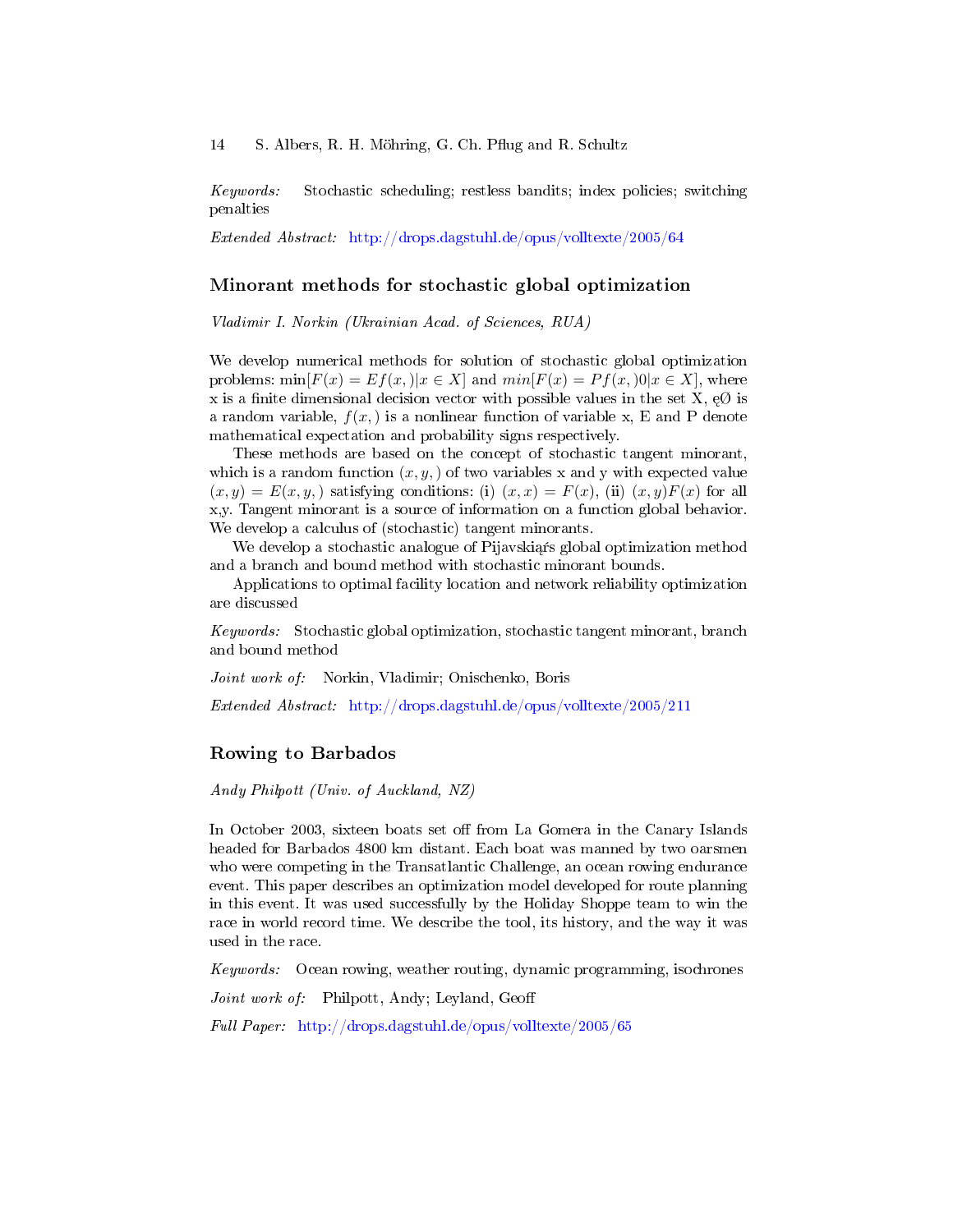# Deferment Control for Reoptimization - How to Find Fair Reoptimized Dispatches

#### Jörg Rambau (Universität Bayreuth, D)

The german automobile association ADAC maintains a fleet of 1700 vehicles and has agreements with around 5000 service contractors. With these ressources, they help people whose cars have broken down on the road. Those people can call an ADAC help center, and within 10 seconds, an assignment of a service ressource to their request is made. At the same time, for all service vehicles, tours through the assigned requests have to be planned so as to minimize a certain (complicated) cost function for this so-called dispatch.

No usefule knowledge about future requests is available at the time being.

Therefore, the current policy of the automated system, developed in joint work with Sven O. Krumke, is to reoptimize the whole dispatch upon the occurrence of each relevant event, like the arrival of a new request. A similar online-optimization problem appears in the pallet elevator group control in a large distribution center of Herlitz PBS AG in Falkensee near Berlin.

The problem with reoptimization policies in general is that, depending on the reoptimization objective, an arbitrarily large deferment of individual requests can be observed. In a way, individual requests are sacrificed in favor of a good performance according to the reoptimization objective.

Nevertheless, w.r.t. the reoptimization objective, the reoptimization policies in the long run usually perform much better than the currently known policies that can not cause infinite deferment. Therefore, the goal is to modify reoptimization policies so as to prevent deferment.

Sometimes deferment can be almost eliminated by enhancing the reoptimization objective with some terms that penalize waiting, but service in a fixed time can still not be guaranteed, and this kind of objective function engineering is a very time consuming tuning issue, interfering with the orgininal management objective.

In this talk, the new policy of flow and makespan constrained reoptimization with reoptimization admission control is introduced. The main result is that, under d-reasonable load, for any reoptimization model, this policy yields a maximal flow time that is bounded by a constant 2d, depending only on the system load parameter d, not on the instance. In simulation experiments for the elevator group control problem we still obtain a very satisfactory average performance w.r.t. the reoptimization objective.

Keywords: Online optimization, dynamic vehicle dispatching, reoptimization, integer linear program, dynamic column generation, infinite deferment, reasonable load, flow time and makespan constrained reoptimization

Joint work of: Rambau, Jörg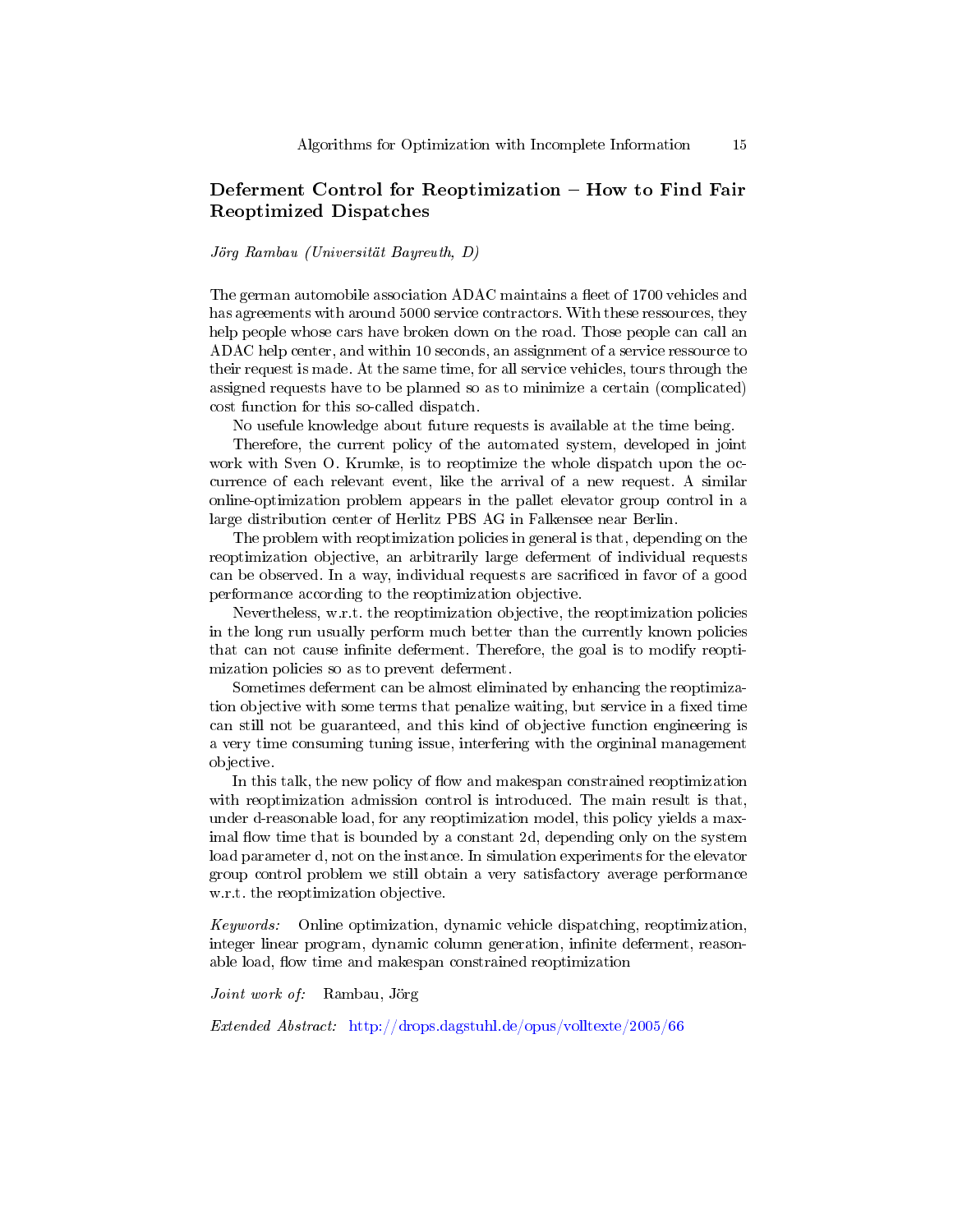### An improved algorithm for CIOQ switches

Yossi Richter (Tel Aviv University, IL)

The problem of maximizing the weighted throughput in various switching settings has been intensively studied recently through competitive analysis. To date, the most general model that has been investigated is the standard CIOQ (Combined Input and Output Queued) switch architecture with internal fabric speedup  $S \geq 1$ . CIOQ switches, that comprise the backbone of packet routing networks, are  $N \times N$  switches controlled by a switching policy that incorporates two components: Admission control and scheduling. An admission control strategy is essential to determine the packets stored in the FIFO queues in input and output ports, while the scheduling policy conducts the transfer of packets through the internal fabric, from input ports to output ports. The online problem of maximizing the total weighted throughput of CIOQ switches was recently investigated by Kesselman and Rosén [SPAA03]. They presented two different online algorithms for the general problem that achieve non-constant competitive ratios (linear in either the speedup or the number of distinct values, or logarithmic in the value range).

We introduce the first constant-competitive algorithm for the general case of the problem, with arbitrary speedup and packet values. Specifically, our algorithm is 8-competitive, and is also simple and easy to implement.

Keywords: On-line algorithms, competitive ratio, CIOQ switch, packet switching, buffer management, quality of service.

Joint work of: Azar, Yossi; Richter, Yossi

Extended Abstract: <http://drops.dagstuhl.de/opus/volltexte/2005/67>

### Recent Advances in Stochastic Programming

Andrzej Ruszczynski (Rutgers Univ. - Piscataway, USA)

We review most important models and methods for decision-making under uncertainty, where the uncertainty is described by stochastic models. We focus on modeling risk aversion. We present new approaches to probabilistic programming, mean-risk models, general risk measures, and stochastic dominance constraints. We also outline cutting-edge research directions.

Keywords: Stochastic programming, risk

Joint work of: Ruszczynski, Andrzej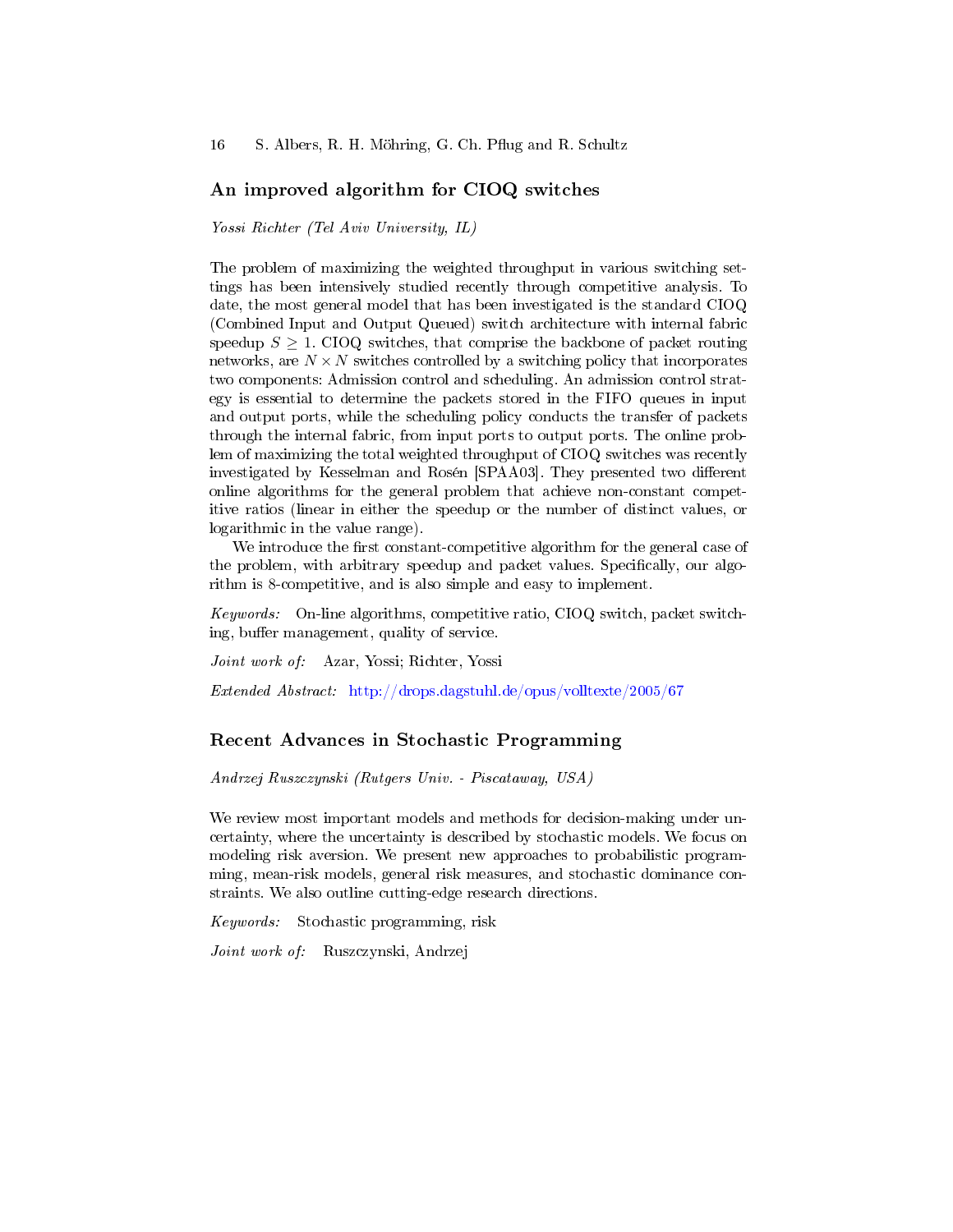### New Old Algorithms for Stochastic Scheduling

Andreas S. Schulz (MIT - Cambridge, USA)

We consider the stochastic identical parallel machine scheduling problem and its online extension, when the objective is to minimize the expected total weighted completion time of a set of jobs that are released over time. We give randomized as well as deterministic online and offline algorithms that have the best known performance guarantees in either setting, online or offline and deterministic or randomized. Our analysis is based on a novel linear programming relaxation for stochastic scheduling problems that can be solved online.

Keywords: Stochastic scheduling; online algorithms; competitive analysis; approximation algorithms; linear programming relaxations

Extended Abstract: <http://drops.dagstuhl.de/opus/volltexte/2005/193>

# Topology Matters: Smoothed Competitiveness of Metrical Task Systems

Guido Schäfer (Università di Roma I, I)

We consider online problems that can be modeled as metrical task systems:

An online algorithm resides in a graph of n nodes and may move in this graph at a cost equal to the distance. The algorithm has to service a sequence of tasks that arrive over time; each task specifies for each node a request cost that is incurred if the algorithm services the task in this particular node. The objective is to minimize the total request plus travel cost. Borodin, Linial and Saks gave a deterministic work function algorithm (WFA) for metrical task systems having a tight competitive ratio of 2n-1.

We present a smoothed competitive analysis of WFA.

Given an adversarial task sequence, we add some random noise to the request costs and analyze the competitive ratio of WFA on the perturbed sequence. We prove upper and matching lower bounds. Our analysis reveals that the smoothed competitive ratio of WFA is much better than its (worst case) competitive ratio and that it depends on several topological parameters of the graph underlying the metric, such as maximum degree, diameter, etc. For example, already for moderate perturbations, the smoothed competitive ratio of WFA is  $O(log(n))$ on a clique and  $O(\sqrt{n})$  on a line.

We also provide the first average case analysis of WFA.

For a large class of probability distributions, we prove that WFA has  $O(log(D))$ expected competitive ratio, where D is the maximum degree of the underlying graph.

Keywords: Online algorithm, metrical task systems, work function algorithm, smoothed competitive analysis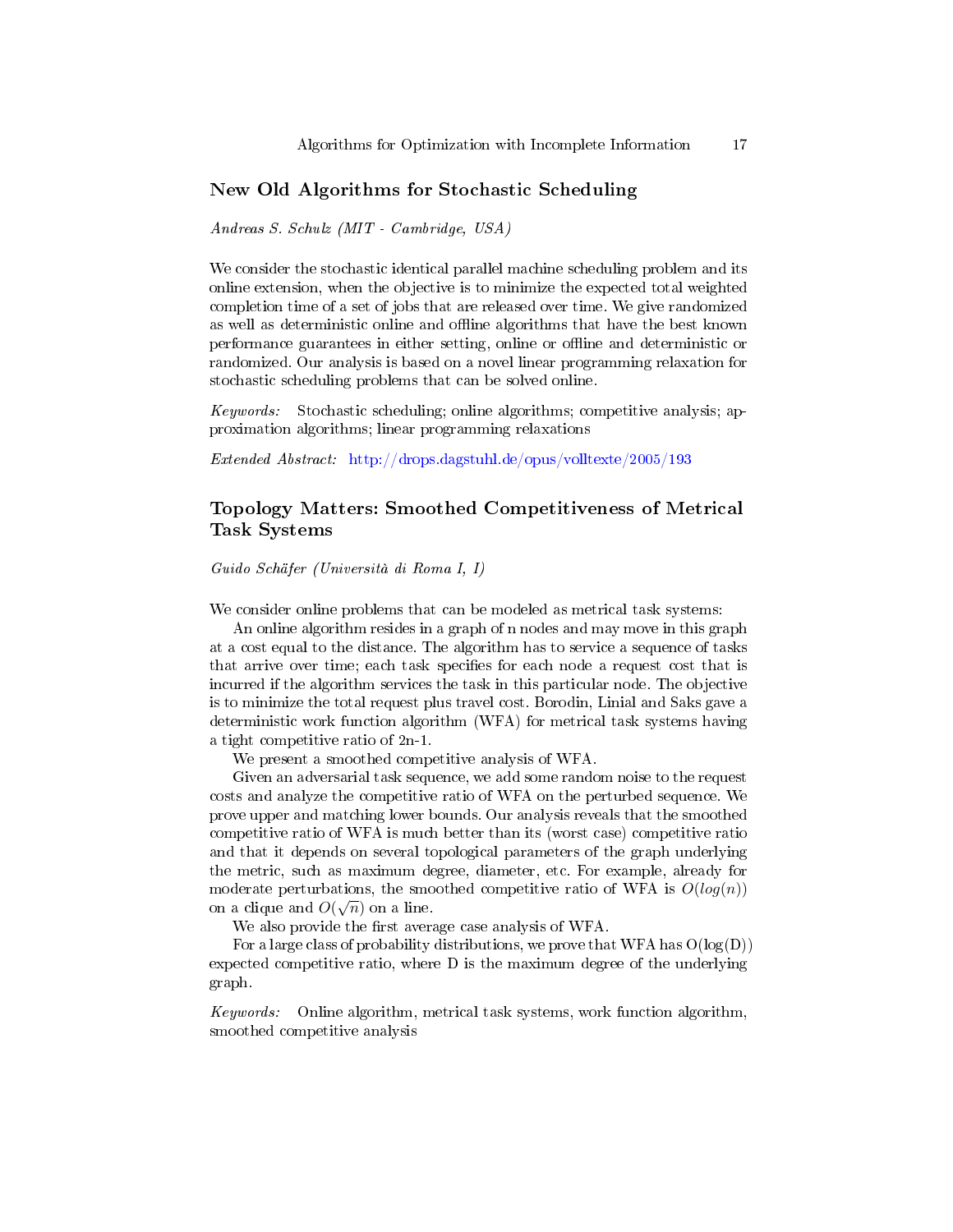Joint work of: Schäfer, Guido; Sivadasan, Naveen Extended Abstract: <http://drops.dagstuhl.de/opus/volltexte/2005/68>

#### Network Design in the presence of a disruptive opponent

Suvrajeet Sen (University of Arizona, USA)

Network design problems have a variety of applications in computer science, manufacturing, military operations, and of course, telecommunications, and transportation. Traditionally, these models have been treated as deterministic optimization problems in which all data are assumed to be known. Over the last decade or so, authors have started considering the network design problem under uncertainty, and some stochastic programming models have been proposed. Such stochastic programming models are based on the assumption that the decisions themselves do not have any impact on the random variables. However, in the presence of a disruptive opponent, it is difficult to justify the assumption that decisions do not affect the randomn variables, because the latter are used to model the opponent's actions. For instance, the decision to build certain facilities (links or nodes) entices the opponent to choose strategies that cause a disruption of these facilities.

In this lecture we demonstrate that as long as we allow the inclusion of binary variables in the stochastic programming model of network design, we are able to include the possibility of disruptions which are dependent on the decisions made in the network design problem. Thus stochastic programming can be used to develop designs that are more resilient to the opponent's actions.

Keywords: Robust network design, stochastic programming

### Online Scheduling

Jiri Sgall (Academy of Sciences - Prague, CZ)

We survey some recent results on scheduling unit jobs. The emphasis of the talk is both on presenting some basic techniques and providing an overview of the current state of the art. The techniques presented cover charging schemes, potential function arguments, and lower bounds based on Yao's principle.

The studied problem is equivalent to the following buffer management problem: packets with specified weights and deadlines arrive at a network switch and need to be forwarded so that the total weight of forwarded packets is maximized. A packet not forwarded before its deadline brings no profit. The presented algorithms improve upon 2-competitive greedy algorithm, the competitive ratio is 1.939 for deterministic and 1.582 for randomized algorithms.

Keywords: Online algorithms; scheduling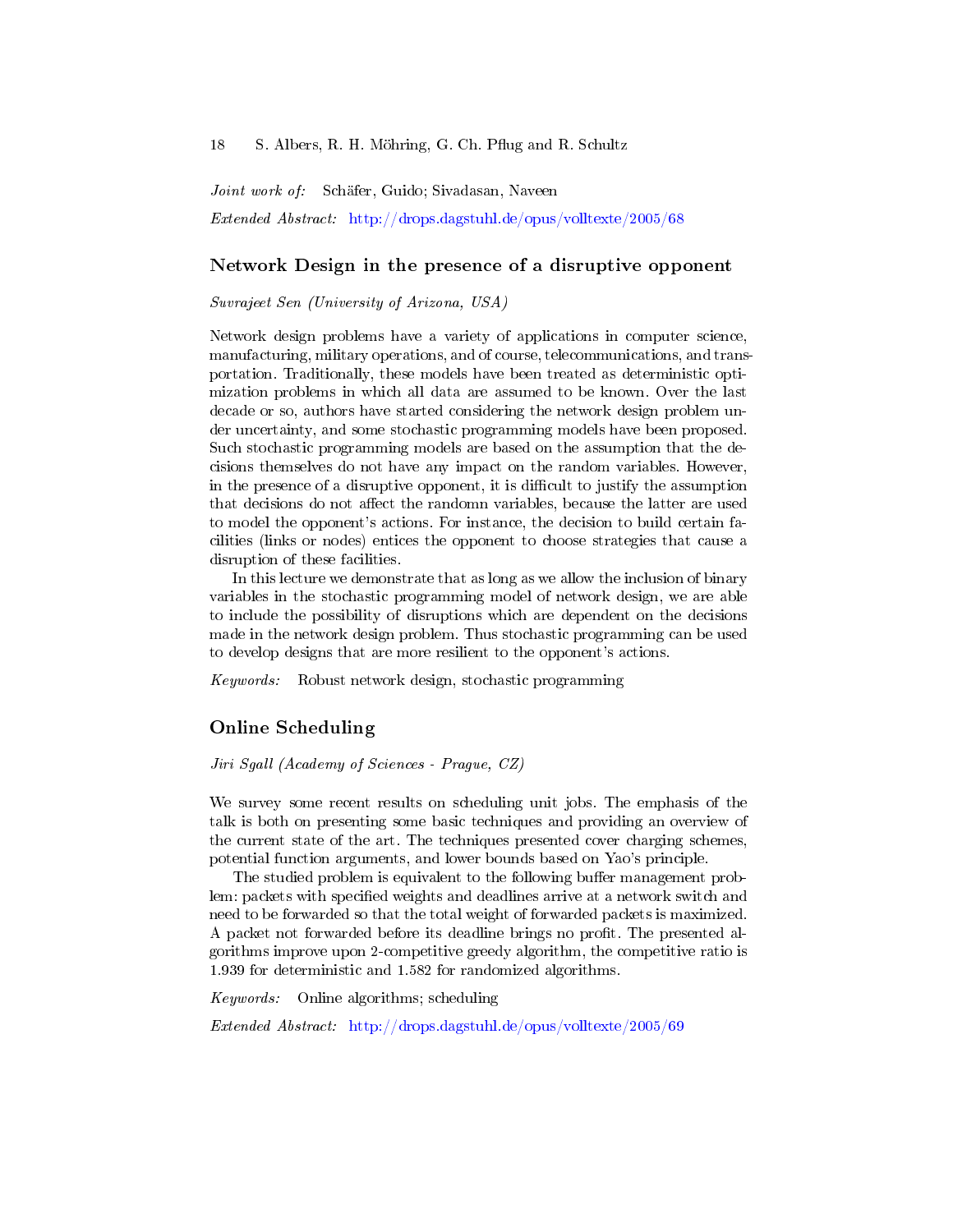#### A Robust Optimization Perspective to Stochastic Models

Melvyn Sim (Nat. Univ. - Singapore, SGP)

We propose a robust optimization model with refined uncertainty set that captures random data uncertainties that are potentially distributed asymmetrically. With the new uncertainty set, the robust model has the flexibility of incorporating information on forward and backward deviations of the underlying data uncertainties in achieving less conservative robust solutions while maintaining reasonable probabilistic guarantee against the violation of constraints. We also propose a tractable robust optimization approach for obtaining a feasible solution to stochastic linear optimization with fixed recourse and chance constraints in which we can obtain an upper bound to the minimum objective for all underlying distributions that satisfy the parameters of deviations. An attractive feature of the framework is the computational scalability to multiperiod models. We show an application of the framework to project management.

Joint work of: Sim, Melvyn; Chen, Xin; Sun, Peng

#### Online Scheduling with Bounded Migration

Martin Skutella (Universität Dortmund, D)

Consider the classical online scheduling problem where jobs that arrive one by one are assigned to identical parallel machines with the objective of minimizing the makespan. We generalize this problem by allowing the current assignment to be changed whenever a new job arrives, subject to the constraint that the total size of moved jobs is bounded by  $\beta$  times the size of the arriving job.

Our main result is a linear time `online approximation scheme', that is, a family of online algorithms with competitive ratio  $1 + \epsilon$  and constant migration factor  $\beta(\epsilon)$ , for any fixed  $\epsilon > 0$ . This result is of particular importance if considered in the context of sensitivity analysis: While a newly arriving job may force a complete change of the entire structure of an optimal schedule, only very limited 'local' changes suffice to preserve near-optimal solutions. We believe that this concept will find wide application in its own right.

We also present simple deterministic online algorithms with migration factors  $\beta = 2$  and  $\beta = 4/3$ , respectively. Their competitive ratio 3/2 beats the lower bound on the performance of any online algorithm in the classical setting without migration. We also present improved algorithms and similar results for closely related problems. In particular, there is a short discussion of corresponding results for the objective to maximize the minimum load of a machine. The latter problem has an application for configuring storage servers that was the original motivation for this work.

Keywords: Scheduling, sensitivity analysis, online algorithm

Joint work of: Sanders, Peter; Sivadasan, Naveen; Skutella, Martin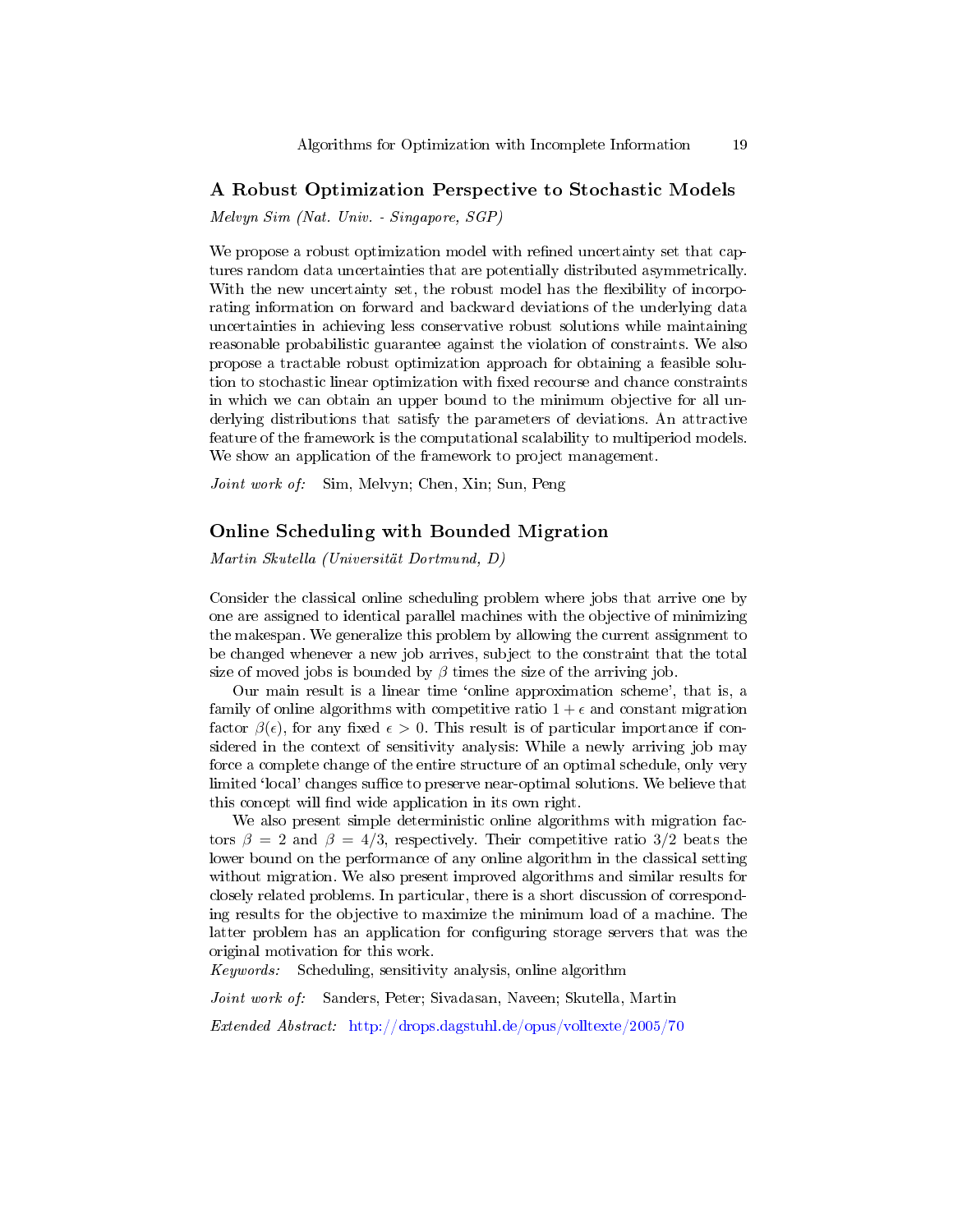# Tree-Sparse Modeling and Solution of Multistage Stochastic Programs

Marc Steinbach (Zuse Institute Berlin, D)

Multistage stochastic programs are prototypical for nonlinear programs with an inherent tree structure inducing characteristic sparsity patterns in the KKT systems of interior methods. We present an integrated modeling and solution approach for such tree-sparse programs. Three closely related natural formulations having desirable control-theoretic properties lead to KKT system solution algorithms with linear complexity. Application examples from computational finance and process engineering demonstrate the efficiency of the approach.

Keywords: Tree-sparse programs, multistage stochastic optimization, KKT systems, hierarchical sparsity

Extended Abstract: <http://drops.dagstuhl.de/opus/volltexte/2005/71>

# Computational complexity of stochastic programming problems

Leen Stougie (TU Eindhoven, NL)

Stochastic programming is the subfield of mathematical programming that considers optimization in the presence of uncertainty. During the last four decades a vast quantity of literature on the subject has appeared.

Developments in the theory of computational complexity allow us to establish the theoretical complexity of a variety of stochastic programming problems studied in this literature. Under the assumption that the stochastic parameters are independently distributed, we show that two-stage stochastic programming problems are  $\sharp$ P-hard. Under the same assumption we show that certain multistage stochastic programming problems are PSPACE-hard. The problems we consider are non-standard in that distributions of stochastic parameters in later stages depend on decisions made in earlier stages.

Joint work of: Dyer, Martin, Stougie, Leen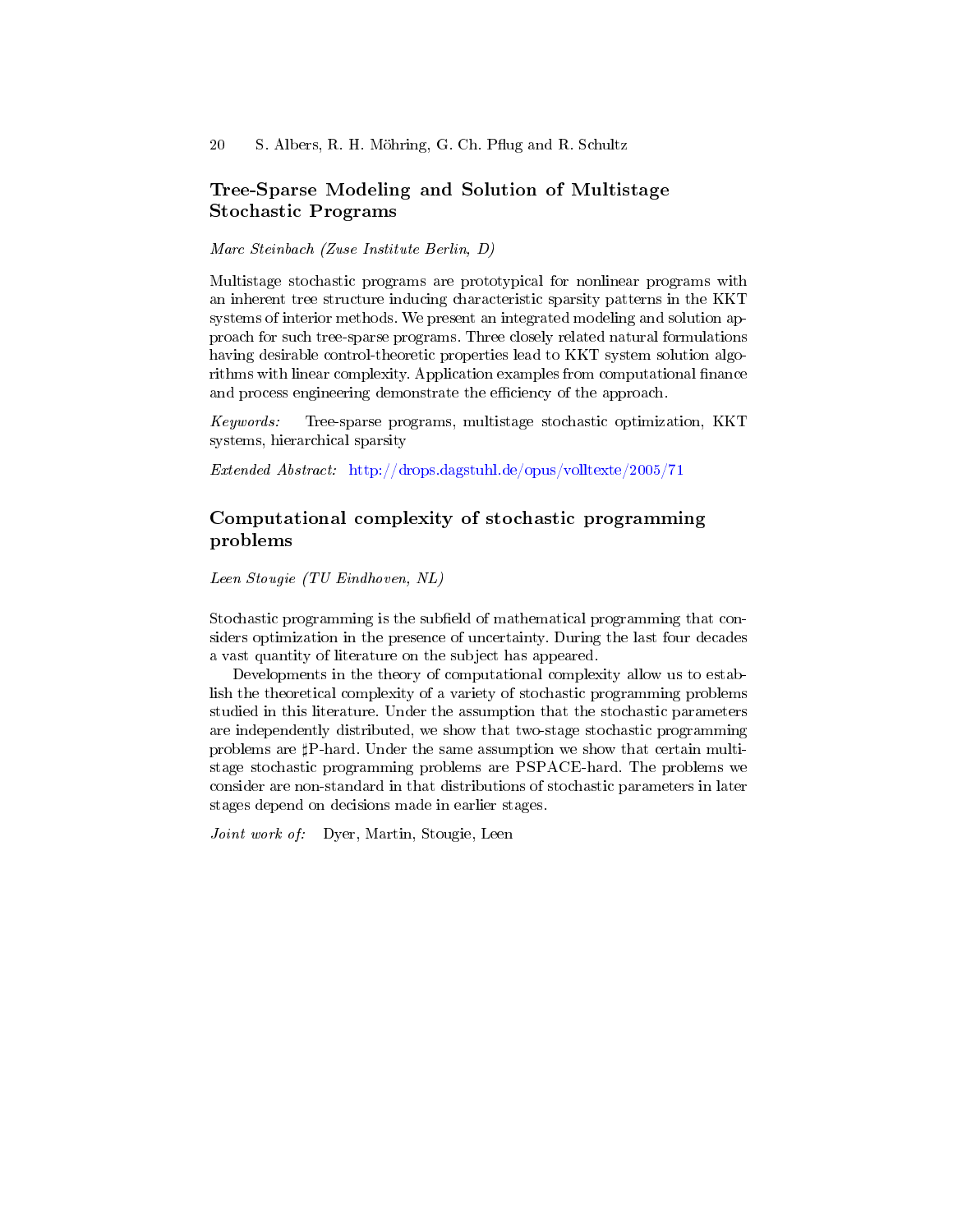# Approximation Algorithms for 2-stage and Multi-stage Stochastic Optimization

Chaitanya Swamy (California Institut of Technology - Pasadena, USA)

Stochastic optimization problems attempt to model uncertainty in the data by assuming that (part of) the input is specified by a probability distribution. We consider the well-studied paradigm of stochastic recourse models, where the uncertainty evolves through a series of stages and one can take decisions in each stage in response to the new information learned.

We obtain the first approximation algorithms for a variety of 2-stage and k-stage stochastic integer optimization problems where the underlying random data is given by a "black box" and no restrictions are placed on the costs of the two stages: one can merely sample data from this distribution, but no direct information about the distributions is given.

Our results are based on two principal components. First, we show that for a broad class of 2-stage and k-stage linear programs, where k is not part of the input, given only a "black box" to draw independent samples from the distribution, one can, for any  $\epsilon > 0$ , compute a solution of cost guaranteed to be within a  $(1 + \epsilon)$  factor of the optimum, in time polynomial in  $1/\epsilon$ , the size of the input, and a parameter  $\lambda$  that is the ratio of the cost of the same action in successive stages which is a lower bound on the sample complexity in the "black-box" model. This is based on reformulating the stochastic linear program, which has both an exponential number of variables and an exponential number of constraints, as a compact convex program, and adapting tools from convex optimization to solve the resulting program to near optimality. In doing so, a significant difficulty that we must overcome is that even evaluating the objective function of this convex program at a given point may be quite difficult and provably hard. To the best of our knowledge, this is the first such result for multi-stage stochastic programs.

Second, we give a rounding approach for stochastic integer programs that shows that approximation algorithms for a deterministic analogue yields, with a small constant-factor loss, provably near-optimal solutions for the stochastic generalization. Thus we obtain approximation algorithms for several stochastic problems, including the stochastic versions of the set cover, vertex cover, facility location, multicut (on trees) and multicommodity flow problems.

Keywords: Algorithms, Approximation Algorithms, Optimization, Convex Optimization, Stochastic Optimization

Joint work of: Swamy, Chaitanya; Shmoys, David

Extended Abstract: <http://drops.dagstuhl.de/opus/volltexte/2005/72>

Full Paper: <http://drops.dagstuhl.de/opus/volltexte/2005/72>

Full Paper: <http://drops.dagstuhl.de/opus/volltexte/2005/72>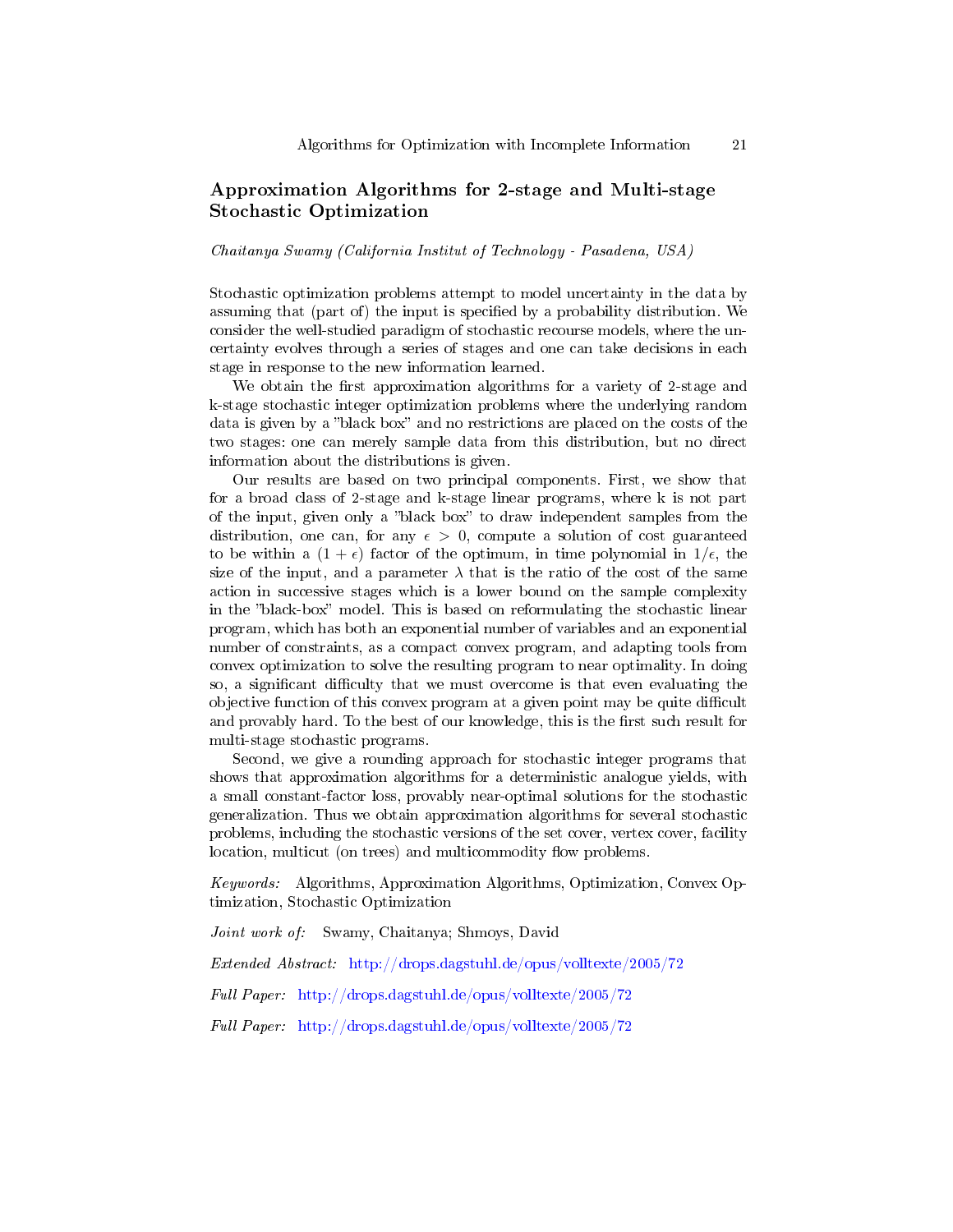### Facility location with uncertain demand and economies of scale

Asgeir Tomasgard (SINTEF - Trondheim, N)

This paper adresses facility location under uncertain demand. The problem is to determine the optimal location of facilities and allocation of uncertain customer demand to these facilities. The costs of operating the facilities are subject to economies of scale. The objective is to minimize the total expected costs. These costs can be split into two parts: firstly the costs of investing in a facility as well as maintaining and operating it with strictly diminishing average costs, and secondly linear transportation cost. We formulate the problem as a twostage stochastic programming model and present a solution method based on Lagrangian Relaxation. We also show some computional results based on data from the Norwegian meat industry regarding the location of slaughterhouses.

Keywords: Facility location;stochastic;economies of scale

Joint work of: Schütz, Peter;Stougie, Leen;Tomasgard, Asgeir

Full Paper: <http://drops.dagstuhl.de/opus/volltexte/2005/111>

# Approximation in Stochastic Scheduling: Models and Algorithms

Marc Uetz (Maastricht University, NL)

We consider scheduling problems where the processing times of jobs are not known in advance, but are realized according to probability distributions. Assuming that this source of uncertainty is purely exogenous, one possible option is to optimize the expected performance of an algorithm. We discuss the stochastic scheduling model, and also briefly contrast the model with other models for optimization under uncertainty, such as online optimization or stochastic programming.

The talk then gives an overview of the results and main ideas in obtaining approximation algorithms for such problems. We end with a brief outlook on a new model, and results, combining the features of online and stochastic scheduling. (Based on joint work with N Megow, RH Möhring, AS Schulz, M Skutella, T Vredeveld)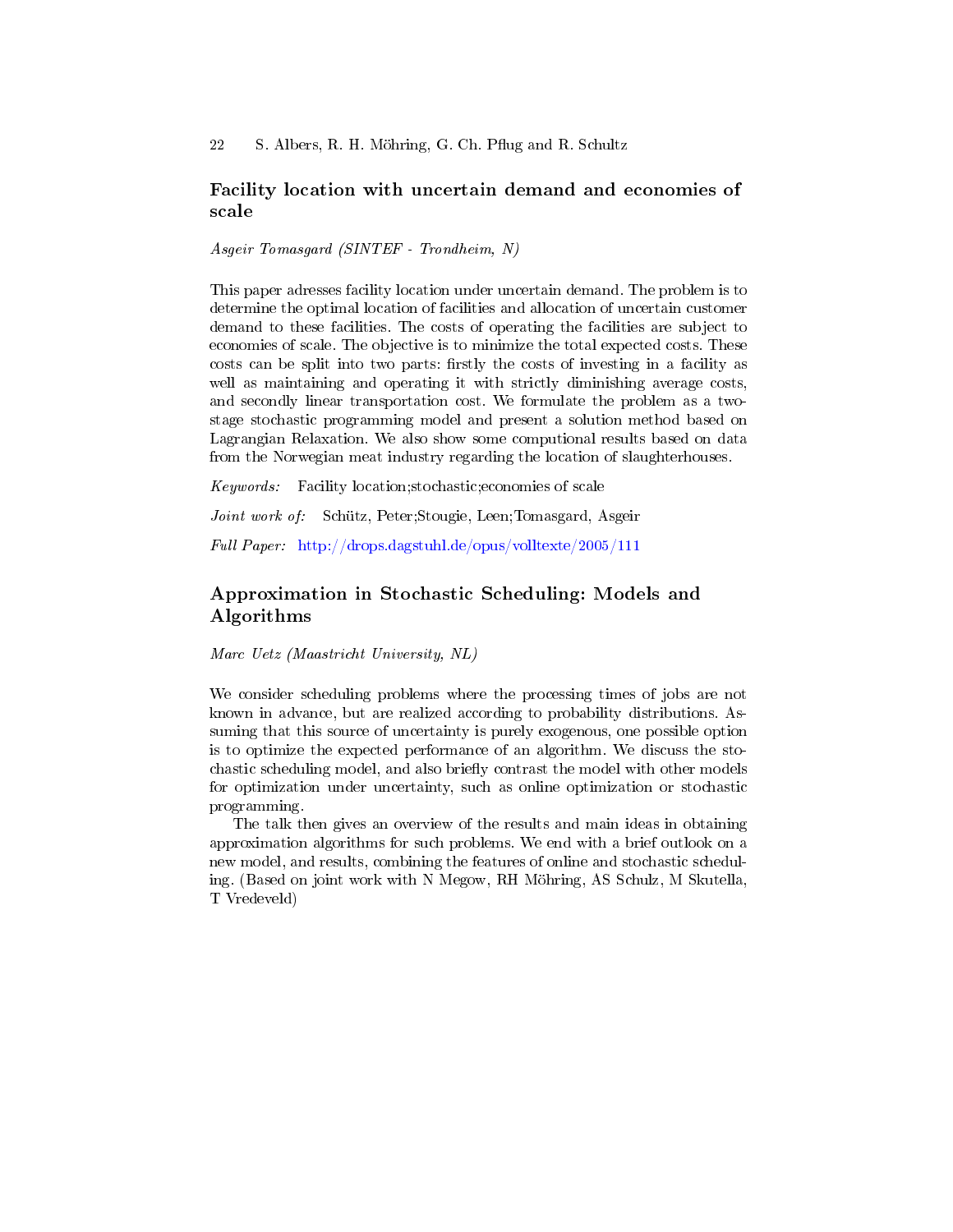# Average Case and Smoothed Competitive Analysis of the Multi-Level Feedback Algorithm

Tjark Vredeveld (Maastricht University, NL)

In this paper we introduce the notion of smoothed competitive analysis of online algorithms. Smoothed analysis has been proposed by Spielman and Teng to explain the behaviour of algorithms that work well in practice while performing very poorly from a worst case analysis point of view.

We apply this notion to analyze the Multi-Level Feedback (MLF) algorithm to minimize the total flow time on a sequence of jobs released over time when the processing time of a job is only known at time of completion.

The initial processing times are integers in the range  $[1, 2<sup>K</sup>]$ . We use a partial bit randomization model, i.e., the initial processing times are smoothed by changing the  $k$  least significant bits under a quite general class of probability distributions.

We show that MLF admits a smoothed competitive ratio of  $O((2^k/\sigma)^3 +$  $(2^{k}/\sigma)^{2}2^{K-k}$ , where  $\sigma$  denotes the standard deviation of the distribution.

In particular, we obtain a competitive ratio of  $O(2^{K-k})$  if  $\sigma = \Theta(2^k)$ .

We also prove an  $\Omega(2^{K-k})$  lower bound for any deterministic algorithm that is run on processing times smoothed according to the partial bit randomization model.

For various other smoothing models, including the additive symmetric smoothing one, which is a variant of the model used by Spielman and Teng, we give a higher lower bound of  $\Omega(2^K)$ .

A direct consequence of our result is also the first average case analysis of MLF. We show a constant expected ratio of the total flow time of MLF to the optimum under several distributions including the uniform one.

Keywords: Competitive analysis, average case analysis, smoothed analysis, scheduling

Joint work of: Becchetti, Luca; Leonardi, Stefano; Marchetti-Spaccamela, Alberto; Schaefer, Guido; Vredeveld, Tjark

Extended Abstract: <http://drops.dagstuhl.de/opus/volltexte/2005/75>

Full Paper: <http://drops.dagstuhl.de/opus/volltexte/2005/75>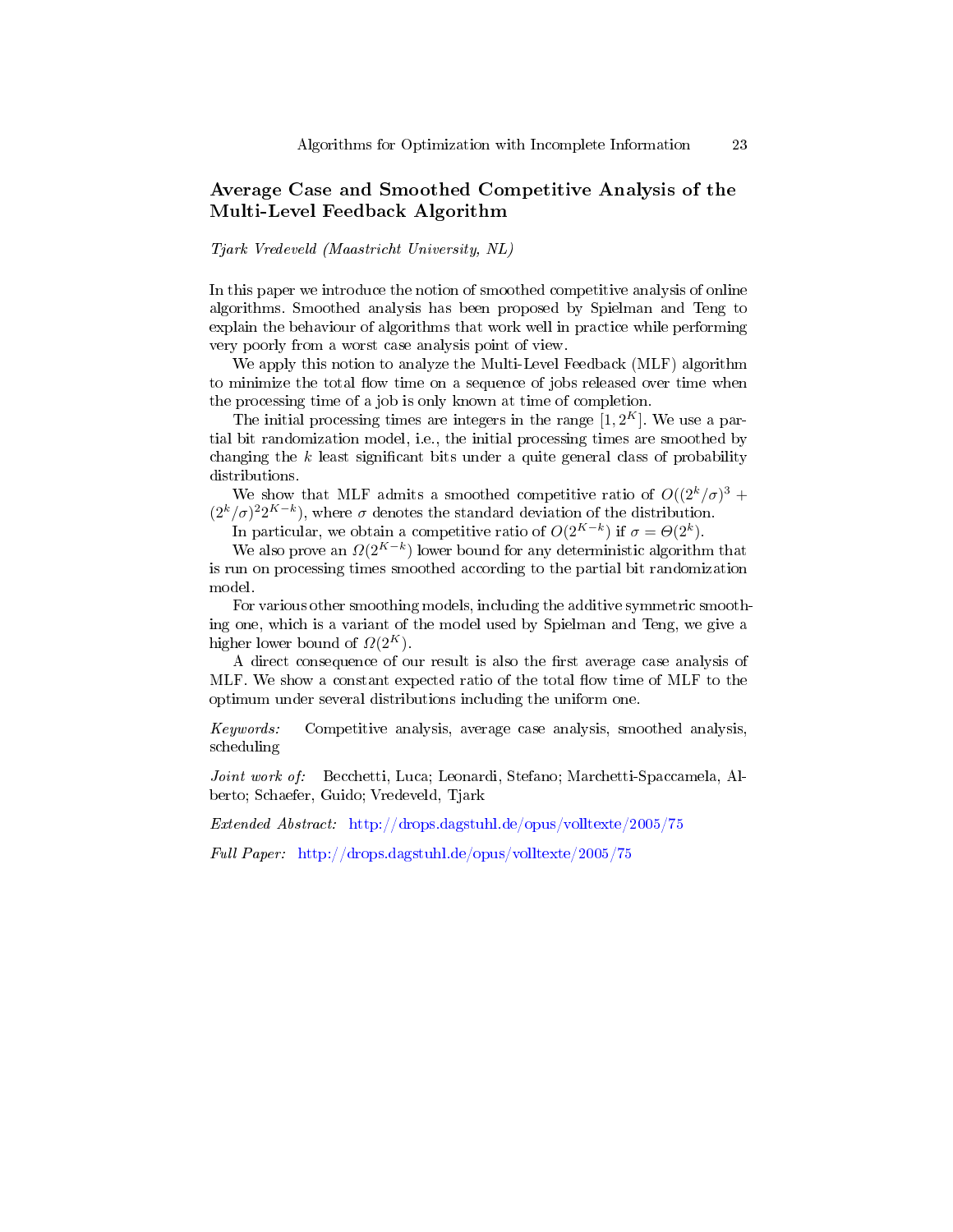# A simplex algorithm for the solution of separated continuous linear programs.

Gideon Weiss (Haifa University, IL)

Bellman has introduced continuous linear programming problems in the context of economic modeling in 1953. Anderson defined a subset of these as separated continuous linear programs, to approximate some job shop scheduling problems. CLP and SCLP are somewhat in between control problems and linear programs. In spite of continuous effort to solve them, by Dantzig and his students Perold and Anstreicher, and by Anderson, Philpott and Nash, and more recently by Pullan, much remained unknown in the theory of CLP/SCLP, and algorithms were based on solving multiperiod discrete time LP approximations.

We focus on SCLP of the form:  $\max int_0^T((\gamma' + (T-t)c')u(t) + d'x(t))dt$ s.t.  $int_0^t Gu(s)ds + Fx(t) \leq \alpha + at$ ,  $Hu(t) \leq b$ ,  $x(t), u(t) >= 0, 0 \le t \le T.$ 

We shall describe our algorithm which solves this SCLP exactly in a finite number of steps. This is a simplex type algorithm based on:

- SCLP has a symmetric dual SCLP problem running in reverse time.
- Extreme points in functional space are characterized by a sequence of adjacent bases of the rates LP of the problem.
- $-$  Extreme points are primal/dual complementary slack optimal in a convex polyhedral cone of primal initial values, dual initial values and time horizons. This vone is called the validity region of the extreme point.
- Neighboring extreme points have common boundary points of their validity regions. We can perform a `pivot' operation from an extreme point to a neighboring extreme point.
- We can solve SCLP by a finite sequence of such pivots which takes us along a parametric path to the optimum.

Time permitting we will discuss implementation, applications, and extensions.

### Online removable square packing

Guochuan Zhang (Zheiiang University - Hangzhou, PRC)

The online removable square packing problem is a two-dimensional version of the online removable Knapsack problem. For a sequence of squares with side length at most one, we are requested to pack a subset of them into a unit square in an online fashion where the online player can decide whether to take the current square or not and which squares currently in the unit square to remove. The goal